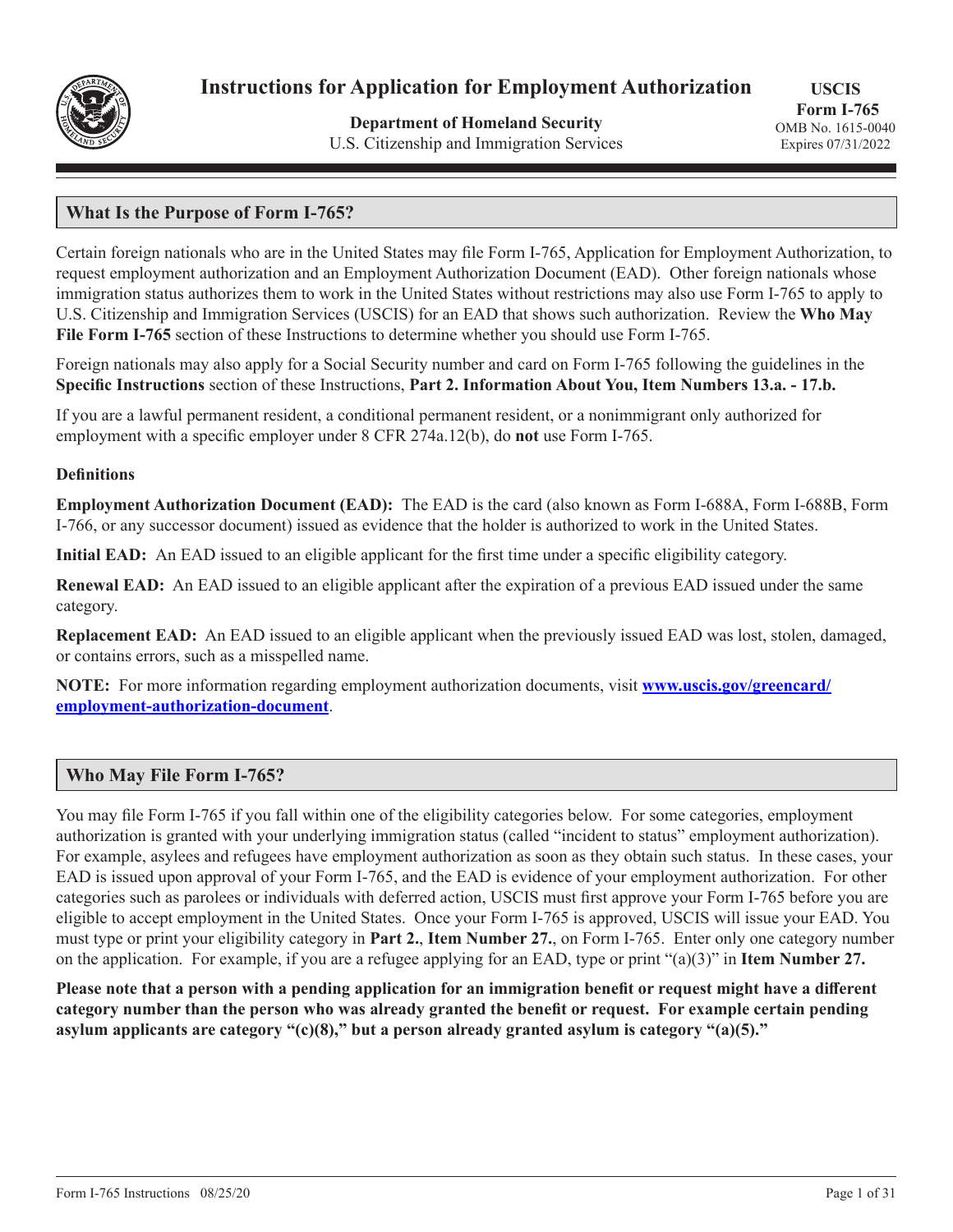## **Asylee/Refugee Categories (and their Spouses and Children)**

**1. Refugee--(a)(3).** If an initial Form I-765 was not already prepared for you before your arrival as a refugee in the United States, or if you are requesting to renew your EAD, file Form I-765 with a copy of one of the following: your stamped Form I-94, Arrival-Departure Record; your Final Notice of Eligibility for Resettlement (approval letter); or your Form I-797 Notice approving your derivative refugee status based on a Form I-730, Refugee/Asylee Relative Petition (if approved while in the United States).

**NOTE:** If you were admitted as a refugee and have applied under the Immigration and Nationality Act (INA) section 209 to adjust to lawful permanent resident status using Form I-485, Application to Register Permanent Residence or Adjust Status, file Form I-765 under category (a)(3) as a refugee. Do not file Form I-765 under eligibility category (c)(9) as an INA section 245 adjustment applicant.

- **2. Paroled as a Refugee--(a)(4).** File Form I-765 with a copy of your Form I-94, passport, or travel document. Commonwealth of the Northern Mariana Islands (CNMI), and other humanitarian or significant public benefit parolees (such as Cuban Family and Haitian Family Reunification Parole programs), should file under the category  $(c)(11)$ , not as a refugee under  $(a)(4)$ .
- **3. Asylee (Granted Asylum)--(a)(5).** File Form I-765 with a copy of one of the following: your stamped Form I-94 indicating asylee status; a USCIS Asylum approval letter; an order granting asylum signed by an Executive Office for Immigration Review (EOIR) immigration judge (IJ); or a Form I-797 Notice approving your derivative asylee status based on a Form I-730 (if approved while in the United States).

**NOTE:** If you are an asylee and have applied under INA section 209 to adjust to lawful permanent resident status using Form I-485, file Form I-765 under category (a)(5) as an asylee. Do not file Form I-765 under eligibility category (c)(9) as an INA section 245 adjustment applicant.

- **4. Granted Withholding of Deportation or Removal--(a)(10).** File Form I-765 with a copy of the EOIR IJ's signed order granting withholding of deportation or removal.
- **5. Pending Asylum and Withholding of Removal Applicants and Applicants for Asylum under the ABC Settlement Agreement--(c)(8).** If you have a pending Form I-589, Application for Asylum and for Withholding of Removal, refer to the Instructions below.

## **Special Filing Instructions for Those With Pending Asylum Applications--(c)(8)**

#### **Applicants requesting employment authorization under (c)(8) must:**

- **1.** Wait 365 calendar days from the date you properly file and USCIS or the Immigration Court accepts your asylum application before you file your application for employment authorization;
- **2.** Appear for your asylum biometric services appointment;
- **3.** Appear for your interview with a USCIS asylum officer, or your hearing before an Immigration Judge (IJ), if requested or scheduled; and
- **4.** Appear for your biometric services appointment for your application for employment authorization.

For further information see 8 CFR sections 208.7, 208.9, and 208.10.

**Special information about biometric services fee and appointments.** All applicants for initial and renewal EADs under the (c)(8) eligibility category must submit biometrics at a scheduled biometric services appointment and pay the biometric services fee. If you fail to appear for your biometric services appointment, you may be ineligible for employment authorization.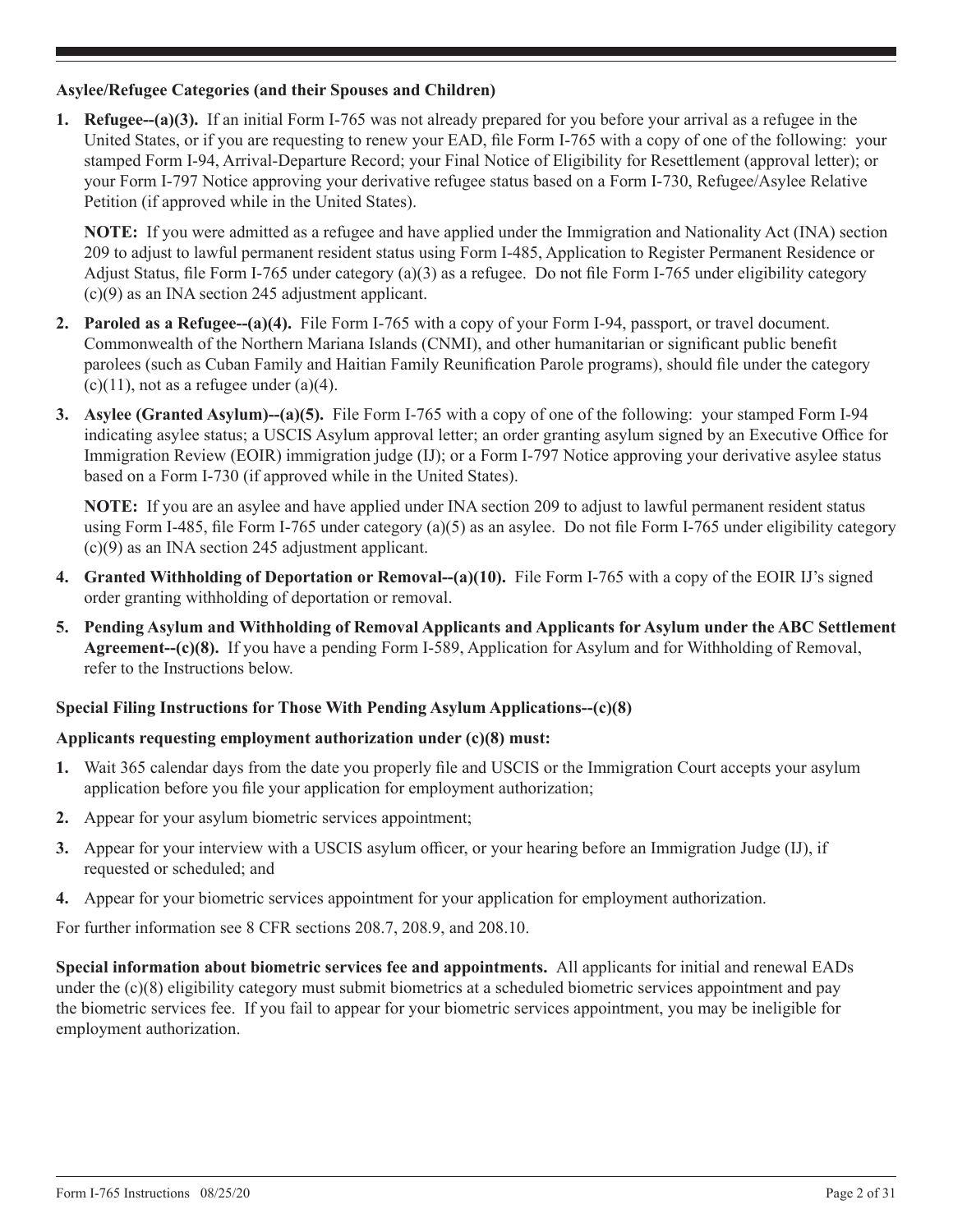**Special information about the one-year deadline to file for asylum.** If you file your asylum application on or after August 25, 2020 and file it more than one year after your most recent arrival in the United States, you will not be granted employment authorization under this eligibility category **unless and until** a USCIS asylum officer or an Immigration Judge determines that you meet an exception for late filing, as provided in section 208(a)(2)(D) of the Immigration and Nationality Act (INA). This one-year filing deadline does not apply to an alien who is an unaccompanied alien child, as defined by section  $462(g)$  of the Homeland Security Act of 2002, 6 U.S.C. 279 $(g)$ , INA section  $208(a)(2)(E)$ , 8 U.S.C.  $1158(a)(2)(E)$ .

**Special information about lawful entry into the United States through a port of entry.** Eligibility for an EAD under category (c)(8) requires that your last entry into the United States was lawful. If you entered or attempted to enter the United States unlawfully on or after August 25, 2020, you are ineligible for employment authorization based on a pending asylum application, unless you demonstrate that: (1) you presented yourself to the Secretary of Homeland Security or his or her delegate within 48 hours of your arrival; (2) you indicated a fear of persecution or torture or an intent to apply for asylum; and (3) you establish good cause for failing to enter lawfully through a port of entry. USCIS will determine whether you meet the exception to the illegal entry bar based on your responses to **Item Numbers 30.b. - 30.g.** of Form I-765.

**Special information about arrests, charges, and convictions.** You cannot receive employment authorization under this eligibility category if:

- You have been convicted at any time in the United States or abroad of any aggravated felony as described in section  $101(a)(43)$  of the Act;
- You have been convicted on or after August 25, 2020 of a particularly serious crime in the United States;
- You have been convicted on or after August 25, 2020 of any serious non-political crime outside the United States;
- There are serious reasons for believing that you on or after August 25, 2020 have committed a serious nonpolitical crime outside the United States; or
- You are subject to a mandatory denial of your asylum application based on the criminal grounds described in 8 CFR 208.13(c)(6).

**Special information about the impact of applicant-caused delays.** Any delays you have caused in the adjudication of your asylum application that are still in effect at the time your initial application for employment authorization is filed will result in USCIS denying your application for employment authorization.

Examples of applicant-caused delays include, but are not limited to:

- **1.** A request to amend or supplement an asylum application that causes a delay in its adjudication or in proceedings as described in 8 CFR section 208.4(c);
- **2.** Failure to appear to receive and acknowledge receipt of the decision as specified in 8 CFR section 208.9(d);
- **3.** A request for extension to submit additional evidence fewer than 14 days before the interview date as described in 8 CFR section 208.9(e);
- **4.** Failure to appear for an asylum interview or biometric services appointment, unless excused by USCIS as described in 8 CFR section 208.10(b)(1) for the failure to appear;
- **5.** A request to reschedule an interview for a later date;
- **6.** A request to transfer a case to a new asylum office or interview location, including when the transfer is based on a new address;
- **7.** A request to provide additional evidence after interview;
- **8.** Failure to provide a competent interpreter at interview; and
- **9.** Failure to comply with any other request needed to determine asylum eligibility.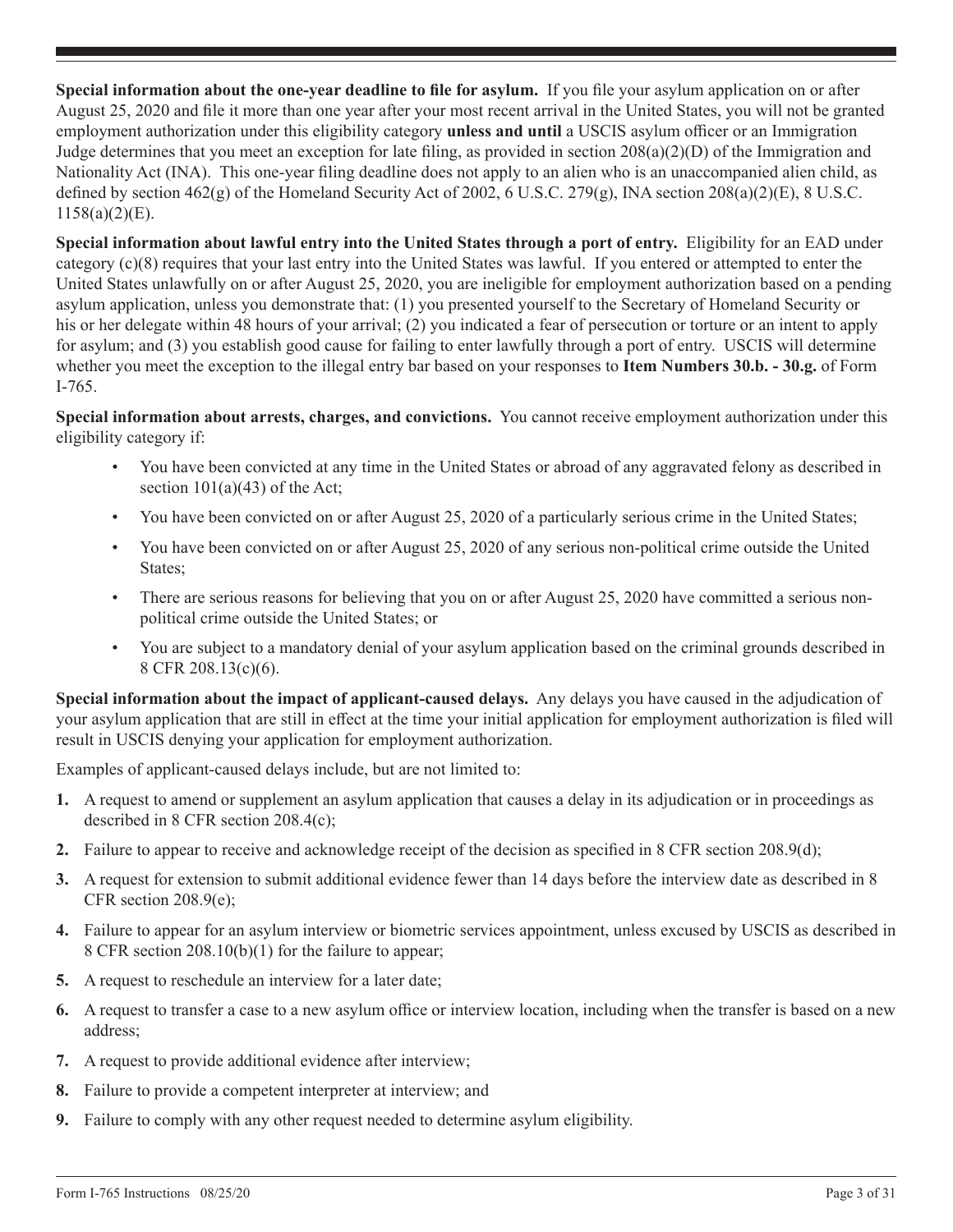**Special Information About Availability of (c)(8) Employment Authorization During the Asylum Process.** If you are granted employment authorization while your asylum application is pending with USCIS or the Immigration Court, you may seek renewal of your EAD as long as the asylum application remains pending (unless your EAD is revoked or terminated).

If you have an EAD based on a pending asylum application and your asylum application is denied by the Immigration Court, your EAD will automatically terminate after 30 days unless you file a timely appeal with the Board of Immigration Appeals (BIA). If you file a timely appeal with the BIA, your current employment authorization will continue while your asylum application is on review at the BIA (unless revoked or terminated). There is no need to file another Form I-765, unless your EAD is about to expire or will expire during the time your case is on appeal. If the BIA affirms the denial of your asylum application, your employment authorization terminates automatically on the date of the BIA's denial.

**NOTE:** Employment authorization **is not permitted during any period of judicial review of EOIR's decision on your asylum application**. However, if a federal court remands your asylum case back to the BIA, you may reapply for employment authorization once your case is again pending with the BIA.

## **Additional Evidence requirements for category (c)(8) applicants:**

If you are a category (c)(8) applicant who has met the requisite 365 calendar-day waiting period to file Form I-765, you may file your application with the following evidence, where applicable.

- **1.** If you filed your Form I-589 with USCIS, a copy of the following: the USCIS Acknowledgement of Receipt that was mailed to you and your USCIS Asylum Interview Notice (scheduling, re-scheduling, or cancelling your asylum interview); your Form I-797C Notice (ASC appointment notice) (for the biometrics appointment for your Form I-589); or other evidence that you filed your Form I-589 with USCIS.
- **2.** If you lodged or filed your Form I-589 with the Executive Office for Immigration Review (EOIR), a copy of acknowledgement of receipt of your application or other available evidence.
- **3.** If you were granted employment authorization under the (c)(8) category and an Immigration Judge (IJ) subsequently denied your asylum application, and you are now seeking renewal of your EAD, evidence that you timely appealed the EOIR IJ's decision on your Form I-589 to the BIA and the appeal remains pending.
- **4.** If the BIA remanded your Form I-589 to an EOIR IJ for further adjudication of your underlying asylum claim:
	- **A.** A copy of the BIA decision and order remanding your case to the EOIR IJ; and
	- **B.** Evidence that your asylum claim remains under review by the EOIR IJ.
- **5.** If a federal court remanded your asylum claim to the BIA for further action and your claim is still pending with the BIA, you must submit a copy of the Federal Court's remand order.
- **6. Evidence of Arrests and Convictions.** You must submit certified police and court records for any criminal charges, arrests, or convictions you may have.
	- **A.** If you were **EVER** arrested or detained by a law enforcement officer for **any** reason in any country, including the United States, and no criminal charges were filed, you must submit:
		- **(1)** An original or certified copy of the complete arrest report; and
		- **(2)** Either an official statement by the arresting or detaining agency or prosecutor's office **OR** an applicable court order that indicates the final disposition of your arrest or detention;
	- **B.** If you were **EVER** charged for any reason (even if you were not arrested) in **any** country, including the United States, you must submit:
		- **(1)** An original or certified copy of the complete arrest report; and
		- **(2)** Certified copies of **BOTH** the indictment, information, or other formal charging document **AND** the final disposition of each charge (for example, a dismissal order or acquittal order);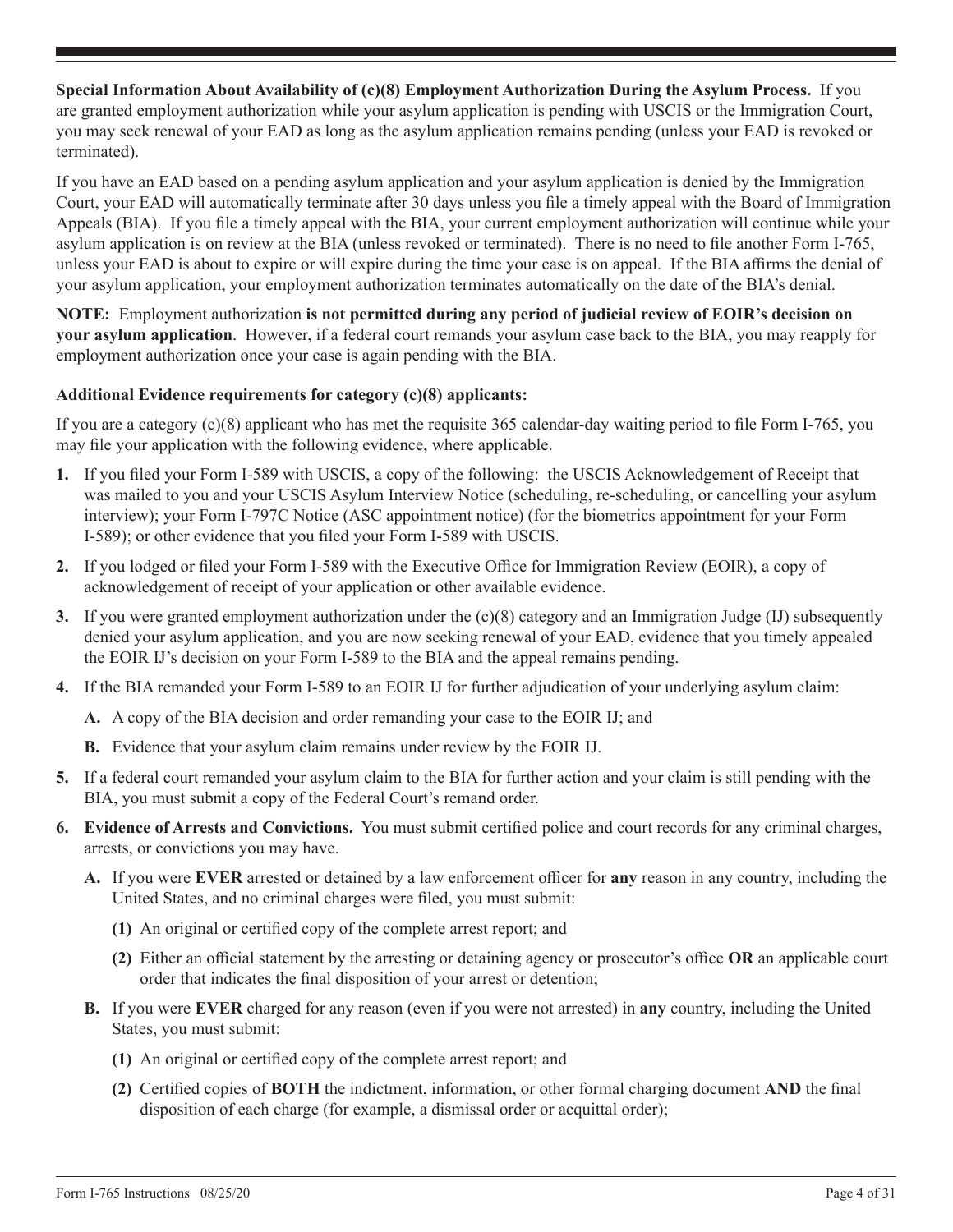- **C.** If you were **EVER** convicted or placed in an alternative sentencing or rehabilitative program (such as probation, drug treatment, deferred adjudication, or community service program) in **any** country, including the United States, you must submit:
	- **(1)** An original or certified copy of the complete arrest report;
	- **(2)** Certified copies of the following: the indictment, information, or other formal charging document; any plea agreement, whether in the form of a court filing or recording in a hearing transcript; and the final disposition for each incident (for example, conviction record, deferred adjudication order, probation order); and
	- **(3)** Either an original or certified copy of your probation or parole record showing that you completed the mandated sentence, conditions set for the deferred adjudication, or rehabilitative program OR documentation showing that you completed the alternative sentencing or rehabilitative program; or
- **D.** If you **EVER** had any arrest or conviction vacated, set aside, sealed, expunged, or otherwise removed from your record in **any** country, you must submit:
	- **(1)** An original or certified copy of the complete arrest report; the indictment, information, or other formal charging document; any plea agreement, whether in the form of a court filing or recording in a hearing transcript; and the final disposition for each incident (for example, conviction record, deferred adjudication order, probation order); and
	- **(2)** A certified copy of the court order vacating, setting aside, sealing, expunging, or otherwise removing the arrest or conviction.

You must disclose all arrests and charges, even if the arrest occurred when you were a minor. An adjudication of juvenile delinquency is not a "conviction" under U.S. immigration law, but a juvenile can be charged as an adult for an offense committed while a juvenile. If you were convicted as an adult, there is a conviction, regardless of whether you were tried before a criminal court or a juvenile court. An adjudication of juvenile delinquency could also be relevant to the exercise of discretion. If you claim that an arrest resulted in adjudication of delinquency, and not in a conviction, you must submit a copy of the court document that establishes this fact.

In general, you do **not** need to submit documentation relating to traffic fines and incidents that did not involve an actual physical arrest if the penalty was only a fine of less than **\$500** or points on your driver's license. However, you must submit such documentation if the traffic incident resulted in criminal charges or involved alcohol, drugs, or injury to a person or property.

If you are not able to obtain certified copies of any court disposition relating to **Items A.** - **D.**, please submit:

- **1.** An explanation of why the documents are not available, including (if possible) a certificate from the custodian of the documents explaining why the documents are not available;
- **2.** Any secondary evidence that shows the disposition of the case; or
- **3.** If secondary evidence is also not available, one or more written statements, signed under penalty of perjury under 28 U.S.C. section 1746, by someone who has personal knowledge of the disposition.

#### **Asylum and Withholding of Deportation Applicants (with a pending Form I-589) Who Filed Before January 4, 1995**

You may file Form I-765 at any time; however, we will only grant your employment authorization if we find that your asylum application is not frivolous. File Form I-765 with a copy of the following documents, where applicable:

- **1.** Your date-stamped previously filed Form I-589;
- **2.** If you filed your Form I-589 with the former Immigration and Naturalization Service (INS), an INS Acknowledgement of Receipt;
- **3.** A USCIS Asylum Interview Notice (scheduling, re-scheduling, or cancelling your asylum interview);
- **4.** Form I-797 Notice, Fingerprint Notification (for a fingerprint appointment for your Form I-589);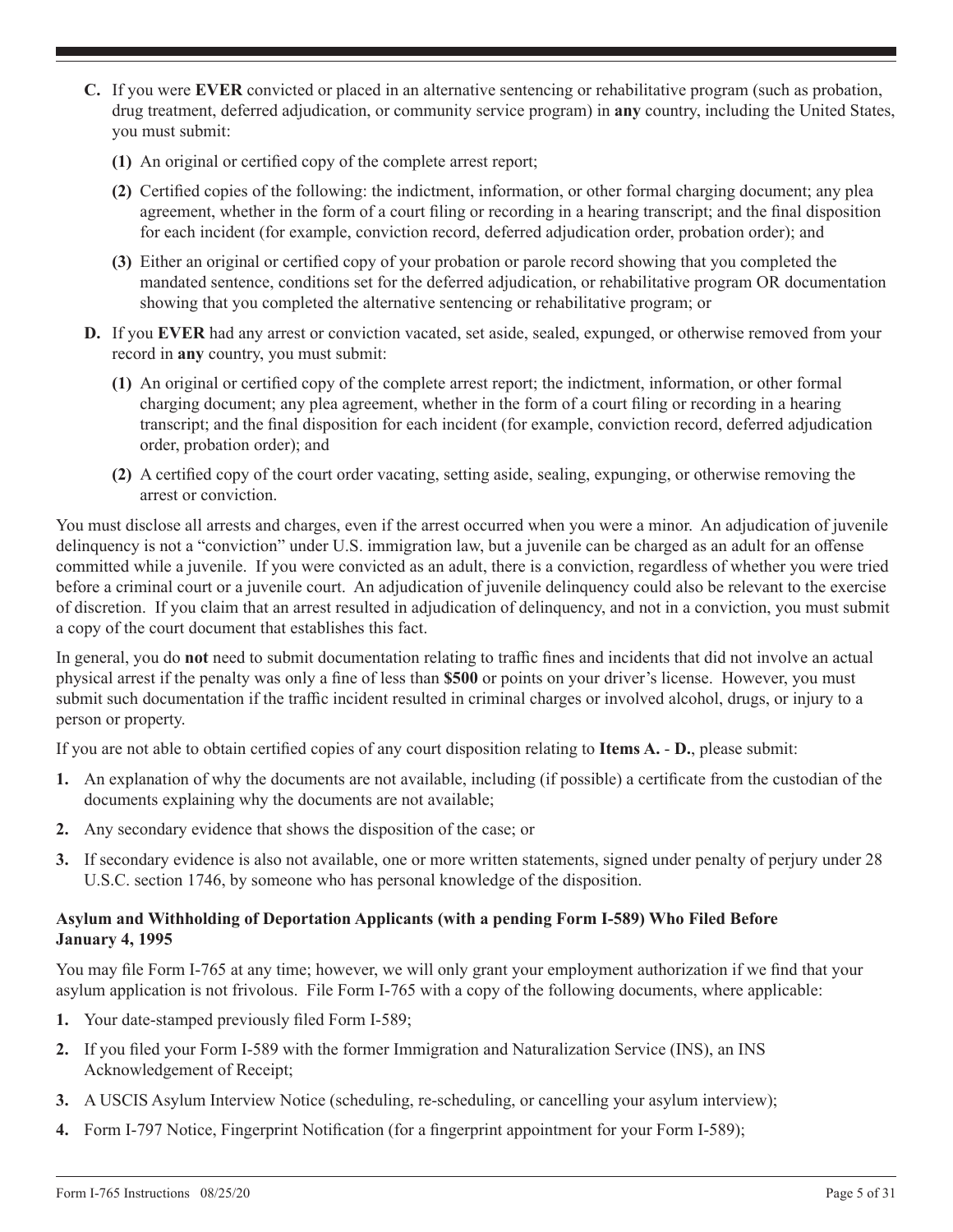- **5.** If you filed your Form I-589 in exclusion or deportation proceedings, evidence that your Form I-589 was filed with EOIR;
- **6.** If you are currently in exclusion or deportation proceedings, a copy of Form I-221, Order to Show Cause and Notice of Hearing, or Form I-122, Notice to Applicant for Admission Detained for Hearing Before Immigration Judge; or
- **7.** Evidence that your Form I-589 remains under administrative or judicial review.

**Asylum application under the ABC Settlement Agreement**--**(c)(8).** If you are a Salvadoran or Guatemalan national eligible for benefits under the ABC settlement agreement, *American Baptist Churches v. Thornburgh*, 760 F. Supp. 796 (N.D. Cal. 1991), you are entitled to an EAD under the ABC settlement agreement. Follow the instructions contained in this section when filing your Form I-765.

You must have filed your asylum application (Form I-589) with us (the former INS or USCIS) or with an EOIR IJ to receive an EAD. Therefore, submit evidence that you have previously filed a complete asylum application when you submit Form I-765. You are not required to submit this evidence when you apply, but it will help us process your request more efficiently.

If you are requesting an EAD under this category, you must pay the filing fee. Mark your application as follows:

- **1.** Type or print "ABC" in the top right corner of your EAD application. You must identify yourself as an ABC class member if you are applying for an EAD under the ABC settlement agreement.
- **2.** Type or print "(c)(8)" in **Part 2.**, **Item Number 27.**, of the application.
- **3.** Select the box in **Part 3.**, **Item Number 6.**, of this application.

You are entitled to an EAD without regard to the merits of your asylum claim.

Your Form I-765 will be decided within 60 days if:

- **1.** You pay the applicable filing fee and biometric services fee, or you apply for and USCIS approves a waiver of either fee;
- **2.** You have a complete pending asylum application on file; and
- **3.** You correctly mark your application as described above.

## **Nationality Categories**

- **1. Citizen of Micronesia, the Marshall Islands, or Palau--(a)(8).** File Form I-765 with evidence you were admitted to the United States as a citizen of the Federated States of Micronesia (CFA/FSM), the Marshall Islands (CFA/MIS), or Palau under agreements between the United States and the former trust territories.
- **2. Deferred Enforced Departure (DED)--(a)(11).** File Form I-765 with evidence of your identity and nationality. If you are without nationality, submit evidence of your residence in the last country in which you habitually resided. You should also state your basis for claiming that you are covered by DED and provide evidence (if available) for your claim.
- **3. Temporary Protected Status (TPS)--(a)(12) and (c)(19).** File Form I-765 with your Form I-821, Application for Temporary Protected Status, or evidence that we accepted or approved your initial Form I-821. Include evidence of your nationality and identity as required by the Form I-821 Instructions. If an EOIR IJ or the Board of Immigration Appeals (BIA) granted TPS, and you are requesting your first EAD or are re-registering for the first time, you must submit a copy of the EOIR IJ or BIA order that granted TPS with your Form I-765 (such as a copy of your Form I-821 that the EOIR IJ or BIA approved). You must also follow the instructions for filing your application as described in the most recent TPS Federal Register notice regarding a TPS designation, re-designation, or extension for your country. Please check the USCIS website at **www.uscis.gov/tps** for procedures to register or re-register for TPS, including obtaining an EAD, if your country has been designated for TPS.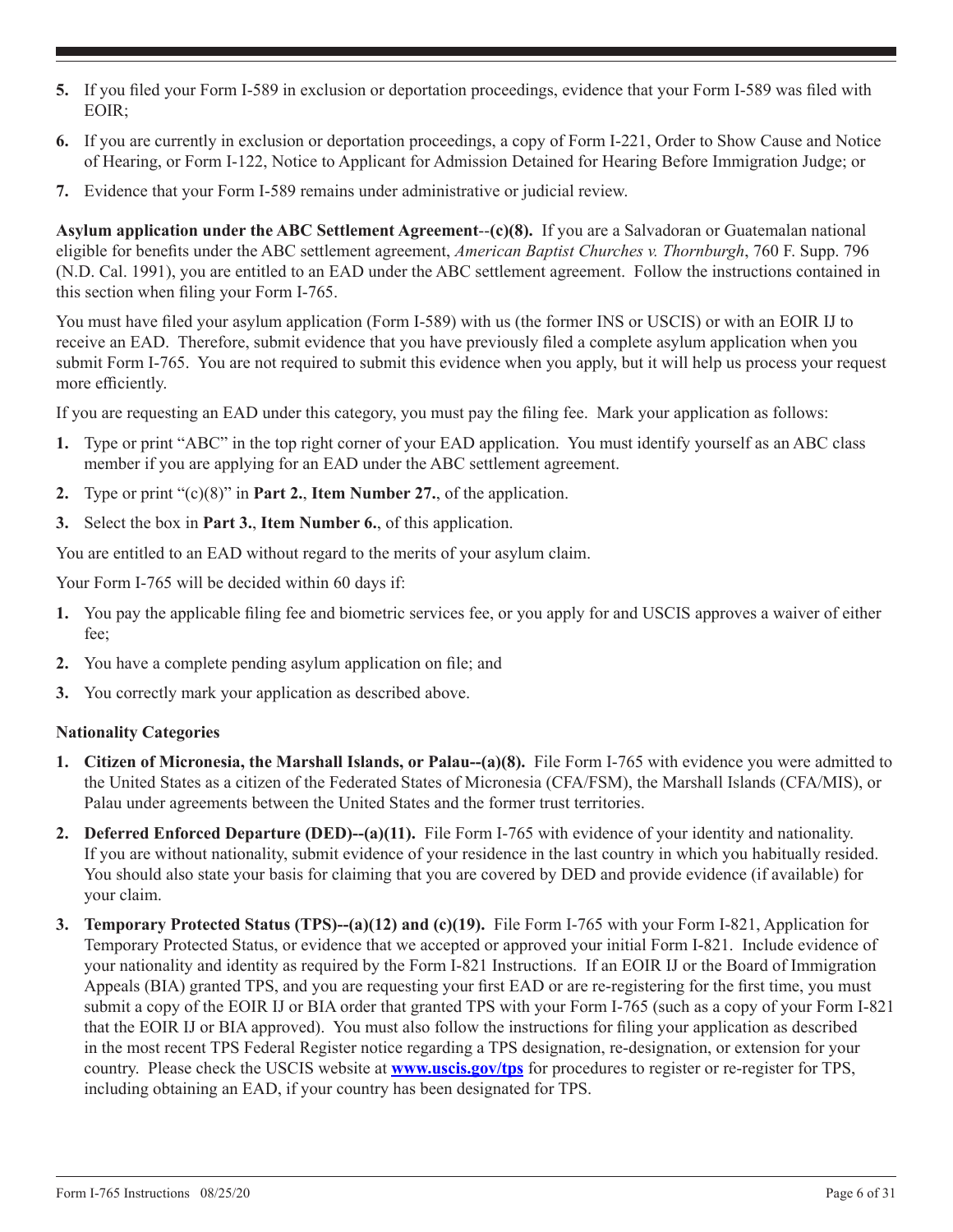If your non-expired TPS EAD is lost, stolen, or damaged, file Form I-765 with required fees to request a replacement. Include a copy of your approval notice for TPS (if you have been approved) or a copy of your previous Form I-797 Notice for Form I-821 if your TPS application is still pending.

**A. Category (a)(12) EAD:** We may issue you a category (a)(12) EAD if your TPS application was approved, you requested an EAD, and you were not previously issued a category (c)(19) EAD that runs through the current TPS designation, re-designation, or extension period for your country.

**Re-registration for TPS:** File your Form I-765, Form I-821, and a letter indicating that this application is for TPS re-registration. Include a copy (front and back) of your last available TPS document (for example, an EAD, Form I-94, passport, or travel document, or a Form I-797 Notice).

**NOTE:** To re-register for TPS, you must file Form I-821; however, you do not need to file Form I-765 if you do not want an EAD.

- **B. Category (c)(19) EAD:** A category (c)(19) EAD is a temporary benefit under TPS under 8 CFR Part 244. We may issue you a category (c)(19) EAD if you have a pending Form I-821, and you are *prima facie* eligible for TPS.
- **4. Nicaraguan Adjustment and Central American Relief Act (NACARA) Section 203 Applicants Who Are Eligible to Apply for NACARA Relief With USCIS--(c)(10).** See the Instructions to Form I-881, Application for Suspension of Deportation or Special Rule Cancellation of Removal (Pursuant to Section 203 of Public Law 105-100 (NACARA)), to determine if you are eligible to apply for NACARA 203 relief.

If you are eligible to apply for NACARA 203 relief with USCIS, you may file Form I-765 together with your Form I-881. See our website at **www.uscis.gov/I-881** for the most current information on where to file Form I-881. If you are eligible to file Form I-881 with EOIR, or if you have already filed Form I-881 with USCIS or EOIR, see the **Where to File** section of these Instructions.

If you are filing for an EAD related to your NACARA application, you may be eligible for a fee waiver under 8 CFR 103.7(c)(3)(xi).

**5. Dependent of TECRO E-1 Nonimmigrant--(c)(2).** File Form I-765 with the required certification from the American Institute in Taiwan if you are the spouse or unmarried dependent son or daughter of an E-1 employee of the Taipei Economic and Cultural Representative Office.

## **Foreign Students Categories**

## **1. F-1 Student Seeking Optional Practical Training (OPT) in a Position Directly Related to Major Area of Study**

**NOTE:** If you are an F-1 student filing for initial or extension of OPT, please note that your OPT and your employment authorization will be automatically terminated if you change educational program levels or transfer to another school. Working in the United States without authorization may result in your removal from the United States or denial of re-entry. Consult your Designated School Official (DSO) for additional details.

**A. Pre-Completion OPT--(c)(3)(A).** File Form I-765 up to 90 days before being enrolled for one full academic year, provided that the period of employment will not start before you have completed one full academic year. The one full academic year need not necessarily have been completed while you were in F-1 status; if you completed the one-year requirement while in another valid nonimmigrant status and you are now in valid F-1 status, you are eligible to apply for OPT. Include evidence of having been lawfully enrolled on a full-time basis for one full academic year at a college, university, conservatory, or seminary approved by the U.S. Immigration and Customs Enforcement (ICE) Student and Exchange Visitor Program (SEVP) for attendance by F-1 foreign students. Also, include all previously used Student and Exchange Visitor Information System (SEVIS) numbers and evidence of any previously authorized curricular practical training (CPT) or OPT and academic level at which each was authorized. You must include a Certificate of Eligibility of Nonimmigrant (F-1) Student Status (Form I-20) endorsed by the DSO before filing Form I-765.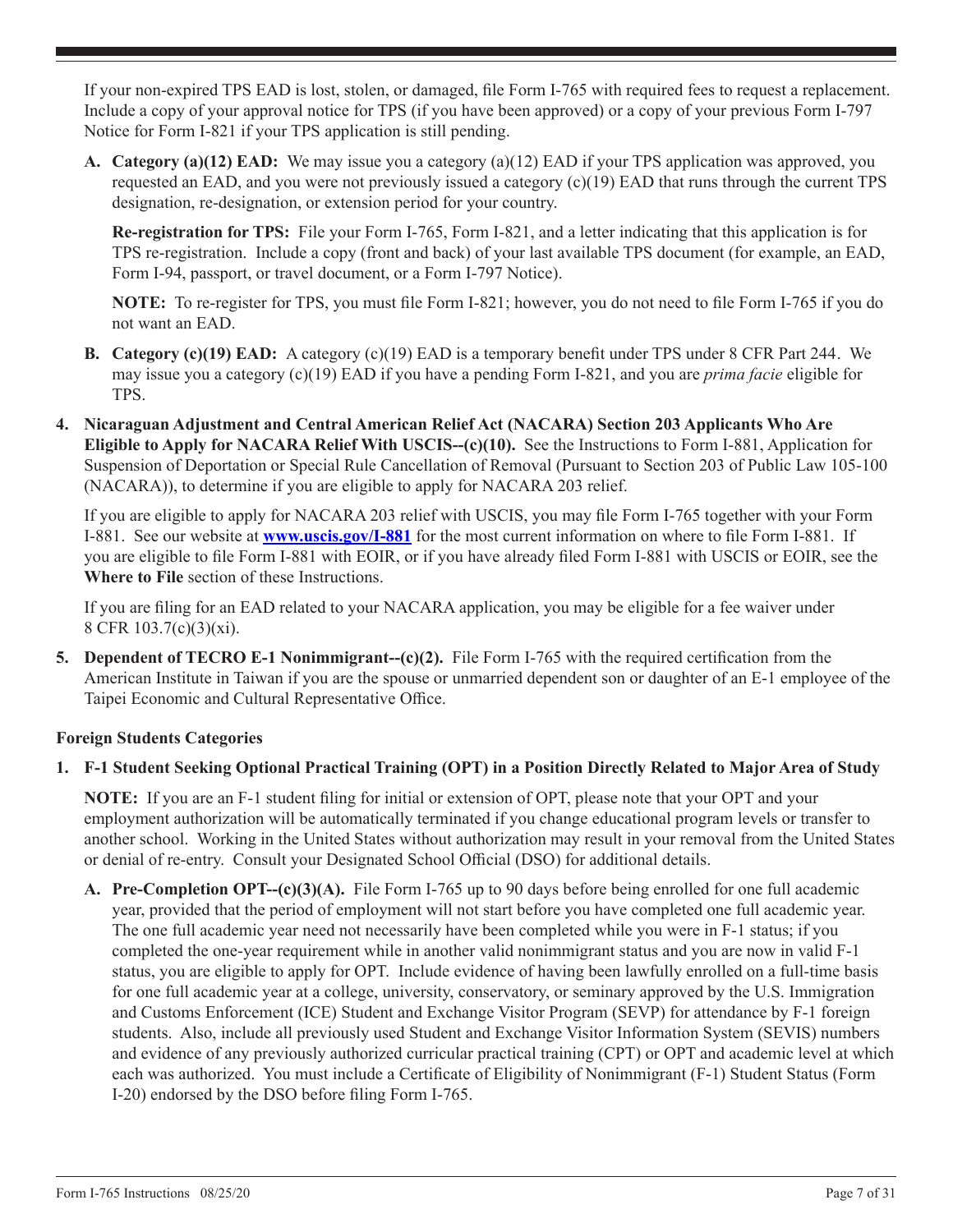**B. Post-Completion OPT--(c)(3)(B).** File Form I-765 up to 90 days before, but no later than 60 days after, your program end date. Use **Part 6. Additional Information** to provide all previously used SEVIS numbers and evidence of any previously authorized CPT or OPT and the academic level at which it was authorized.

**NOTE:** You **must** file your Form I-765 within 30 days of the date that your DSO enters the recommendation for OPT into your SEVIS record. If you fail to do so, we will deny your OPT request.

**C. 24-Month Extension for STEM Students (Students With a Degree in Science, Technology, Engineering, or Mathematics)--(c)(3)(C).** File Form I-765 up to 90 days before the expiration of your current OPT, if you are requesting a 24-month STEM extension. Include evidence the degree that is the basis for the STEM OPT extension is in one of the degree programs currently listed on the STEM Designated Degree Program List. Additionally, submit the employer's name as listed in E-Verify, along with the E-Verify Company Identification Number, or a valid E-Verify Client Company Identification Number for the employer with whom you are seeking the 24-month STEM OPT extension. You must provide this information in **Part 2.**, **Item Numbers 28.a.** - **28.c.**, of Form I-765. You must include a copy of the Form I-20 endorsed by the DSO within 60 days before filing Form I-765.

**NOTE:** If you are applying for a STEM OPT extension based on a previously earned STEM degree, you must also include a copy of your prior STEM degree and evidence that the institution is currently accredited by the U.S. Department of Education and certified by the SEVP.

- **D. F-1 Student Offered Off-Campus Employment Under the Sponsorship of a Qualifying International Organization--(c)(3)(ii).** File Form I-765 with the international organization's letter of certification that the proposed employment is within the scope of its sponsorship and a copy of the Form I-20 with the employment page completed by the DSO certifying eligibility for employment.
- **E. F-1 Student Seeking Off-Campus Employment Due to Severe Economic Hardship--(c)(3)(iii).** File Form I-765 with a copy of the Form I-20 that includes the employment page completed by the DSO certifying eligibility for off-campus employment due to severe economic hardship caused by unforeseen circumstances beyond your control. Include evidence that:
	- **(1)** You have been in F-1 status for one full academic year;
	- **(2)** You are in good standing as a student;
	- **(3)** You are carrying a full course of study;
	- **(4)** Acceptance of employment will not interfere with your carrying a full course of study;
	- **(5)** The employment is necessary to avoid severe economic hardship due to unforeseen circumstances beyond your control; and
	- **(6)** On-campus employment is unavailable or is not sufficient to meet the needs that have arisen due to the unforeseen circumstances.
- **F. J-2 Spouse or Minor Child of an Exchange Visitor--(c)(5).** File Form I-765 with a copy of Form DS-2019, evidence the J-1 principal foreign national is currently maintaining status, and evidence any income from this employment authorization will not be used to support the J-1 principal foreign national. Also, provide evidence you are currently maintaining status and include evidence of all previously authorized periods of J-2 employment.
- **G. M-1 Student Seeking Post-Completion OPT After Completing Studies--(c)(6).** File Form I-765 with a copy of the Form I-20 endorsed by the DSO certifying eligibility for employment together with Form I-539, Application to Change/Extend Nonimmigrant Status, if applicable, completed according to the Form I-539 Instructions. We must receive the completed forms before, but not more than 90 days before, your program end date. If applicable, your Form I-539 must request an extension of stay that covers the requested period of post-completion OPT and a 30-day departure period.

**NOTE:** You may request one month of OPT for every four months of full-time study you have completed as an M-1 student.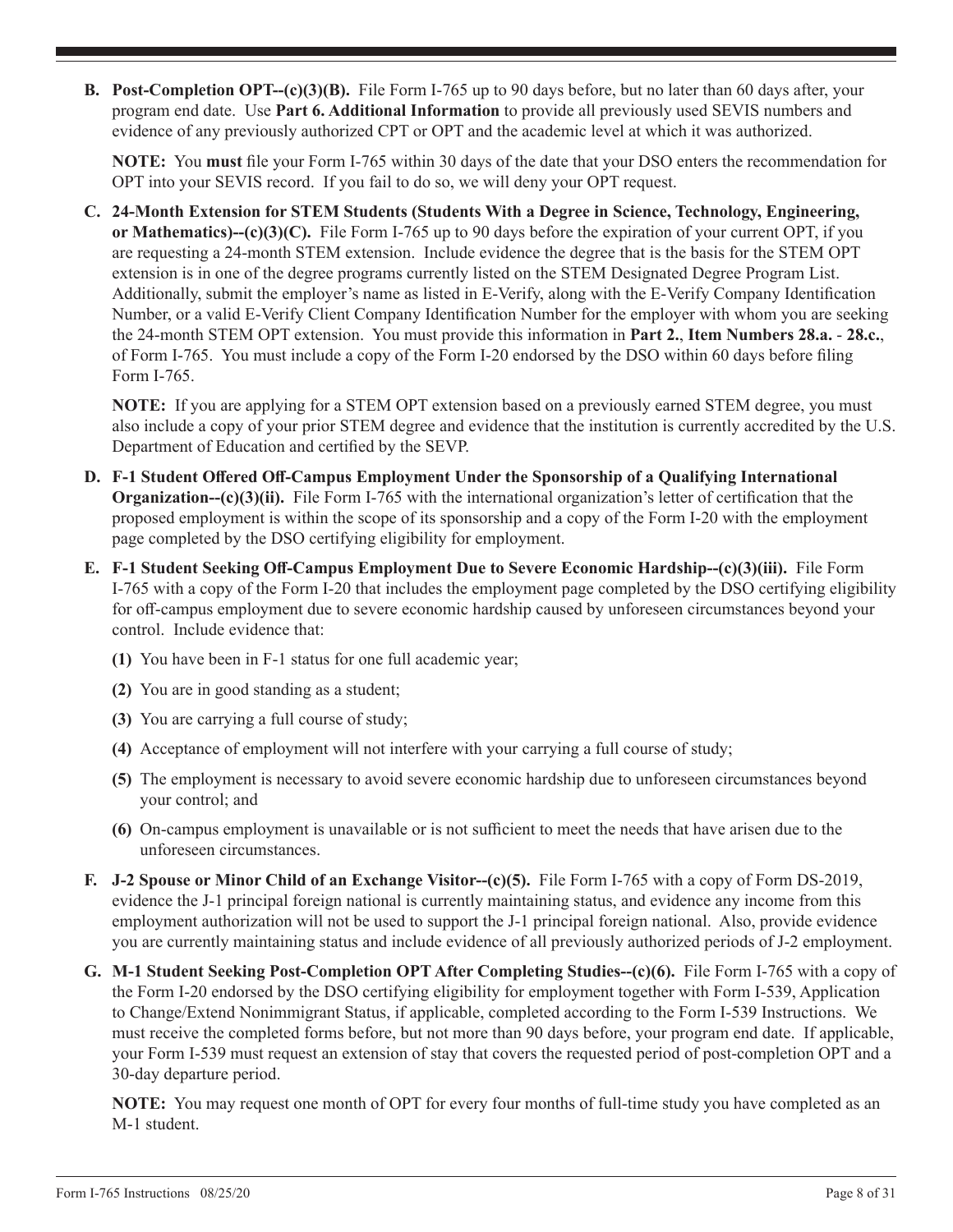## **Categories for Eligible Dependents of Employees of Diplomatic Missions, International Organizations, or NATO**

- **1. Dependent of A-1 or A-2 Foreign Government Officials--(c)(1).** Submit Form I-765 with Form I-566, Interagency Record of Request-A, G, or NATO Dependent Employment Authorization or Change/Adjustment to/from A, G, or NATO Status, Dependent Employment Authorization, through your diplomatic mission to the Department of State (DOS). DOS will forward all favorably endorsed applications directly to USCIS for adjudication.
- **2. Dependent of G-1, G-3, or G-4 Nonimmigrant--(c)(4).** Submit Form I-765 together with Form I-566 through your international organization to DOS. The United Nations (UN) and UN missions located in New York City should submit such applications to the U.S. Mission to the UN (USUN). DOS or USUN will forward all favorably endorsed applications directly to USCIS for adjudication.
- **3. Dependent of NATO-1 Through NATO-6--(c)(7).** If you are a dependent of a North Atlantic Treaty Organization (NATO) nonimmigrant who is stationed at Supreme Allied Command Transformation (SACT), NATO/HQ, submit Form I-765 with Form I-566 to:

## **USLO to NATO/HQ SACT 7857 Blandy Road, Suite 200 Norfolk, VA 23551-2491**

If you are a dependent of a NATO nonimmigrant who is stationed outside of NATO/HQ SACT, submit Form I-765 with Form I-566 to the Defense Attaché's Office at the embassy of the NATO member that employs the foreign national. For more details on NATO member embassy contacts and on documents required, visit the DOS website **www.state.gov/ofm** under the topic "Dependent Work Authorization."

If you have questions regarding the process or document requirements, email **OFM-EAD@state.gov**.

#### **Employment-Based Nonimmigrant Categories**

- **1. B-1 Nonimmigrant Who Is the Personal or Domestic Servant of a Nonimmigrant Employer--(c)(17)(i).** File Form I-765 with:
	- **A.** Evidence of your lawful B nonimmigrant status (for example, your Form I-94, passport, or other travel document);
	- **B.** Evidence that your employer is a B, E, F, H, I, J, L, M, O, P, Q, or TN nonimmigrant;
	- **C.** Evidence you worked for the employer for at least one year before the employer entered the United States, or your employer regularly employs personal and domestic servants and has done so for a period of years before coming to the United States;
	- **D.** Evidence you have either worked for this employer as a personal or domestic servant for at least one year, or evidence you have at least one year of experience as a personal or domestic servant; and
	- **E.** Evidence establishing you have a residence abroad that you have no intention of abandoning.

## **2. B-1 Nonimmigrant Domestic Servant of a U.S. Citizen--(c)(17)(ii).** File Form I-765 with:

- **A.** Evidence of your lawful B nonimmigrant status (for example, your Form I-94, passport, or other travel document);
- **B.** Evidence that your employer is a U.S. citizen;
- **C.** Evidence that your employer has a permanent home abroad or is stationed outside the United States and is temporarily visiting the United States, OR evidence that your employer's current assignment in the United States will not be longer than four years; and
- **D.** Evidence that your employer has employed you as a domestic servant abroad for at least six months before your admission to the United States.
- **3. B-1 Nonimmigrant Employed by a Foreign Airline--(c)(17)(iii).** File Form I-765 with: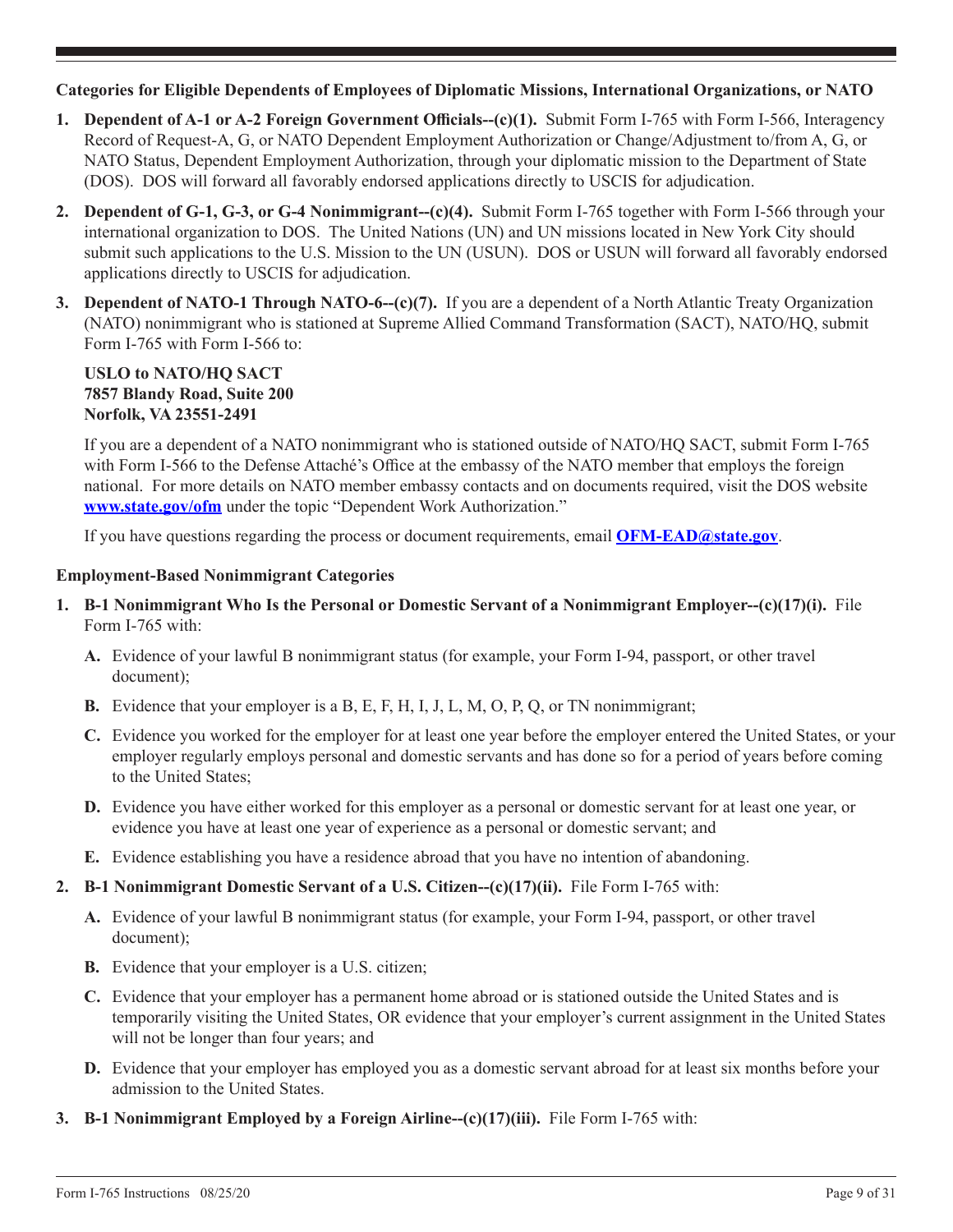- **A.** Evidence of your lawful B nonimmigrant status (for example, your Form I-94, passport, or other travel document); and
- **B.** A letter from the airline fully describing your duties and stating your position would entitle you to E nonimmigrant status except for the fact that you are not a national of the same country as the airline, or because there is no treaty of commerce and navigation in effect between the United States and that country.
- **4. Spouse of an E-1 Treaty Trader, E-2 Treaty Investor, or E-3 Specialty Occupation Professional from Australia--(a)(17).** File Form I-765 with:
	- **A.** Evidence of your lawful E nonimmigrant status (for example, your Form I-94, passport, or other travel document); and
	- **B.** Evidence of your spouse's lawful E nonimmigrant status (for example, a copy of your spouse's Form I-94, passport, or other travel document) and your marriage certificate.

**NOTE:** Other relatives or dependents of E nonimmigrants in E status are not eligible for employment authorization and cannot file under this category.

- **5. Spouse of an L-1 Intracompany Transferee--(a)(18).** File Form I-765 with:
	- **A.** Evidence of your lawful L nonimmigrant status (for example, your Form I-94, passport, or other travel document); and
	- **B.** Evidence of your spouse's lawful L nonimmigrant status (for example, a copy of your spouse's Form I-94, passport, or other travel document) and your marriage certificate.

**NOTE:** Other relatives or dependents of L nonimmigrants in L status are not eligible for employment authorization and cannot file under this category.

**6. Spouse of an E-2 Commonwealth of Northern Mariana Islands (CNMI) Investor--(c)(12).** File Form I-765 with the required evidence listed under **Special Filing Instructions for Spouses of E-2 CNMI Investors** in the **Required Documentation** section of these Instructions.

Spouses of certain principal E-2 CNMI investors (E-2C) are eligible to seek employment in the CNMI. An EAD issued under this category is only valid for employment in the CNMI.

To determine if you are eligible for an EAD under this section, you must determine what type of investor certificate was issued by the CNMI to your spouse, the principal E-2 CNMI investor. If your spouse was issued either a Long-Term Business Certificate or Foreign Investment Certificate, you may be eligible for an EAD under this category. If your spouse was issued a Foreign Retiree Investment Certification, you are not eligible to receive an EAD under this category.

File Form I-765 with:

- **A.** Documentation (such as a marriage certificate) establishing a legal marriage;
- **B.** Documentation (such as divorce or death certificates) establishing the termination of any prior marriages of you and your spouse (if applicable);
- **C.** Documentation establishing that you reside in the CNMI;
- **D.** Documentation establishing that your spouse has obtained E-2C status;
- **E.** Documentation establishing that you have obtained E-2C status as a dependent; and
- **F.** A copy of your spouse's CNMI issued Long-Term Business Certificate or Foreign Investment Certificate.

**NOTE:** If you are the spouse of a principal E-2 CNMI investor who obtained status on the basis of a Foreign Retiree Investment Certification, you are not eligible for employment authorization and cannot file under this category.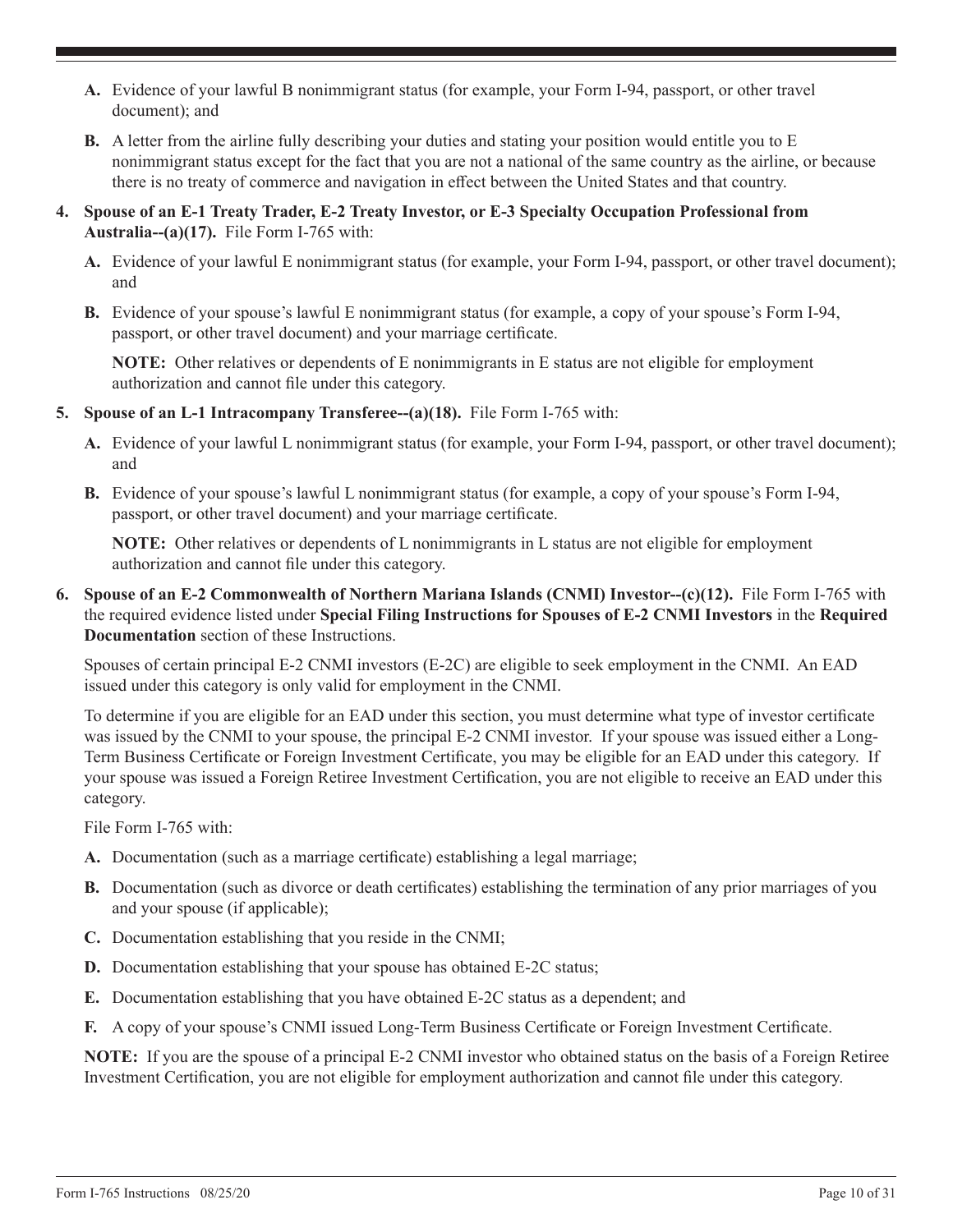- **7. Spouse of an H-1B Nonimmigrant--(c)(26).** File Form I-765 along with documentation of your current H-4 admission or extension of stay. You must also submit documentation establishing either your spouse is the beneficiary of an approved Form I-140, Immigrant Petition for Alien Worker, or your spouse received H-1B status based on the American Competitiveness in the Twenty-First Century Act (AC21) sections 106(a) and (b). For your convenience, you may file Form I-765 with Form I-539. However, we will not process your Form I-765 (except filing fees), until after we have adjudicated your Form I-539. You may also file Form I-765 at the same time as your Form I-539 and your H1-B spouse's Form I-129, Petition for a Nonimmigrant Worker. Please see the USCIS website at **www.uscis.gov/I-765** for the most current information on where to file this benefit request.
	- **A. Proof of Your Status.** Submit a copy of your current Form I-797 Notice for Form I-539, or Form I-94 showing your admission as an H-4 nonimmigrant or your most recent approved extension of stay; and
	- **B. Proof of Relationship to the Principal H-1B.** Submit a copy of your marriage certificate. If you cannot submit a copy of your current Form I-797 Notice, Form I-94, or marriage certificate, we will consider secondary evidence of your relationship.
	- **C. Basis for Work Authorization.** Acceptable documentation includes:
		- **(1) Approved Form I-140.** Submit evidence the H-1B principal is the beneficiary of an approved Form I-140. You may show this by submitting a copy of your spouse's Form I-797 Notice for Form I-140; or
		- **(2) H-1B Principal Received AC21 106(a) and (b) Extension.** Submit evidence that your spouse has been admitted or granted an extension of stay under AC21 sections 106(a) and (b). You may show this by submitting copies of your spouse's passports, prior Form I-94s, and current and prior Form I-797 Notices for Form I-129. In addition, submit evidence to establish one of the following bases for the H-1B extension of stay.
			- **(a) Based on Filing of a Permanent Labor Certification Application.** Submit evidence your spouse is the beneficiary of a Permanent Labor Certification Application that was filed at least 365 days prior to the date the period of admission authorized under AC21 sections 106(a) and (b) took effect. You may show this by submitting a print out from the Department of Labor's (DOL) website or other correspondence from DOL showing the status of your spouse's Permanent Labor Certification Application. If DOL certified the Permanent Labor Certification, you must also submit a copy of Form I-797 Notice for Form I-140 establishing the Form I-140 was filed within 180 days of DOL certifying the Permanent Labor Certification; or
			- **(b) Based on a Pending Form I-140.** If the preference category sought for the principal H-1B spouse does not require a Permanent Labor Certification Application with DOL, submit evidence your spouse's Form I-140 was filed at least 365 days prior to the date the period of admission authorized under AC21 sections 106(a) and (b) took effect. You may show this by submitting a copy of the Form I-797 Notice for Form I-140.
			- **(c) Secondary Evidence.** If you do not have the evidence listed in **Items (a) or (b)** above, you may ask us to consider secondary evidence in support of your application for employment authorization as an H-4 spouse. For example, in establishing the Basis for Employment Authorization as described in **Items (1)**  and **(2)**, you may submit the receipt number of your spouse's most current Form I-129 extension of stay or Form I-140 approved on your spouse's behalf.

Failure to provide the evidence listed above or secondary evidence may result in the delay or denial of your Form I-765. For additional information on secondary evidence, see **Evidence** in the **General Instructions** section of these Instructions.

**8. Principal Beneficiary of an Approved Employment-Based Immigrant Petition Facing Compelling Circumstances--(c)(35).** File Form I-765 with documents showing that you are eligible for an initial grant or a renewal of employment authorization under the (c)(35) eligibility category.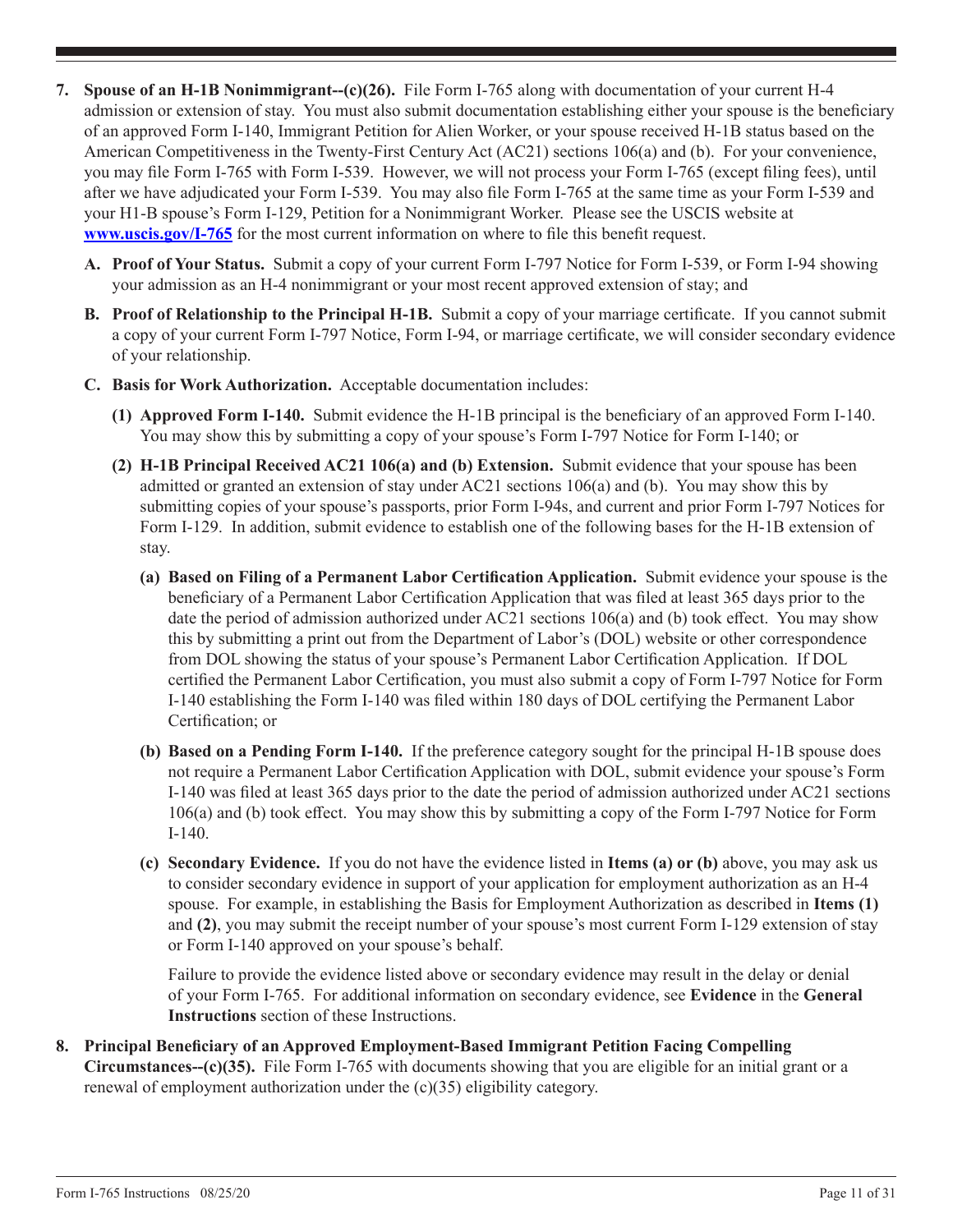- **A. Initial Application:** If this is your first application for compelling circumstances employment authorization under the (c)(35) eligibility category, **and** an immigrant visa number is not yet available to you, you may be eligible if:
	- **(1)** You have NOT filed Form I-485;
	- **(2)** You have a Form I-140 approved on your behalf;
	- **(3)** You are in the United States in a valid E-3, H-1B, H-1B1, O-1, or L-1 nonimmigrant status; and
	- **(4)** You face compelling circumstances.

**See Item C. Supporting Evidence by Principal below for more information regarding what documents to submit with your application, including additional requirements where you have been convicted of certain crimes.**

- **B. Renewal Application:** If you already have employment authorization under the (c)(35) eligibility category, you may be eligible for renewal if:
	- **(1)** You have a Form I-140 approved on your behalf;
	- **(2)** You face compelling circumstances **and** an immigrant visa is not authorized for issuance based on your priority date according to the relevant Final Action Date in the Department of State Visa Bulletin in effect on the date the application for a renewal of employment authorization is filed; **OR**

The difference between your priority date and the Final Action Date for your preference category and country of chargeability is one year or less according to the Department of State Visa Bulletin in effect on the date your renewal application is filed. This means that your priority date cannot be more than one year earlier or one year later than the Department of State cut-off date in the Visa Bulletin applicable to your preference category and country of chargeability in effect on the date your renewal application is filed. If this is the basis for your renewal application, you are not required to show compelling circumstances; **AND**

**(3)** You file your renewal application on Form I-765 with USCIS before your current employment authorization expires. You are not required to be in a valid nonimmigrant status when you file your renewal application.

#### **See Item C. Supporting Evidence by Principal below for more information regarding what documents to submit with your application, including additional requirements where you have been convicted of certain crimes.**

- **C. Supporting Evidence by Principal**
	- **(1) Proof You Are in the United States in E-3, H-1B, H-1B1, O-1, or L-1 Nonimmigrant Status.** For initial applications, submit a copy of your Arrival-Departure Record (Form I-94) showing your admission as an E-3, H-1B, H-1B1, O-1, or L-1 nonimmigrant, or a copy of your current Form I-797 Notice for Form I-129.
	- **(2) Proof of Your Approved Form I-140.** For initial and renewal applications, submit a copy of a Form I-797 Notice for Form I-140 showing the Immigrant Petition has been approved on your behalf.
	- **(3) Evidence You Are Facing Compelling Circumstances While You Wait for Your Immigrant Visa to Become Available.** For initial and, if applicable, renewal applications based on compelling circumstances, USCIS will review the documents you provide to determine, in its discretion, whether you have established compelling circumstances. USCIS makes this discretionary determination on a case-by-case basis according to the documents submitted and the totality of the record. You should submit any credible evidence you believe supports your claim of compelling circumstances.
	- **(4) Secondary Evidence.** If you do not have the evidence listed in **Items (1)** or **(2)** above, you may ask us to consider secondary evidence in support of your application for employment authorization. For additional information on secondary evidence, see **Evidence** in the **General Instructions** section of these Instructions.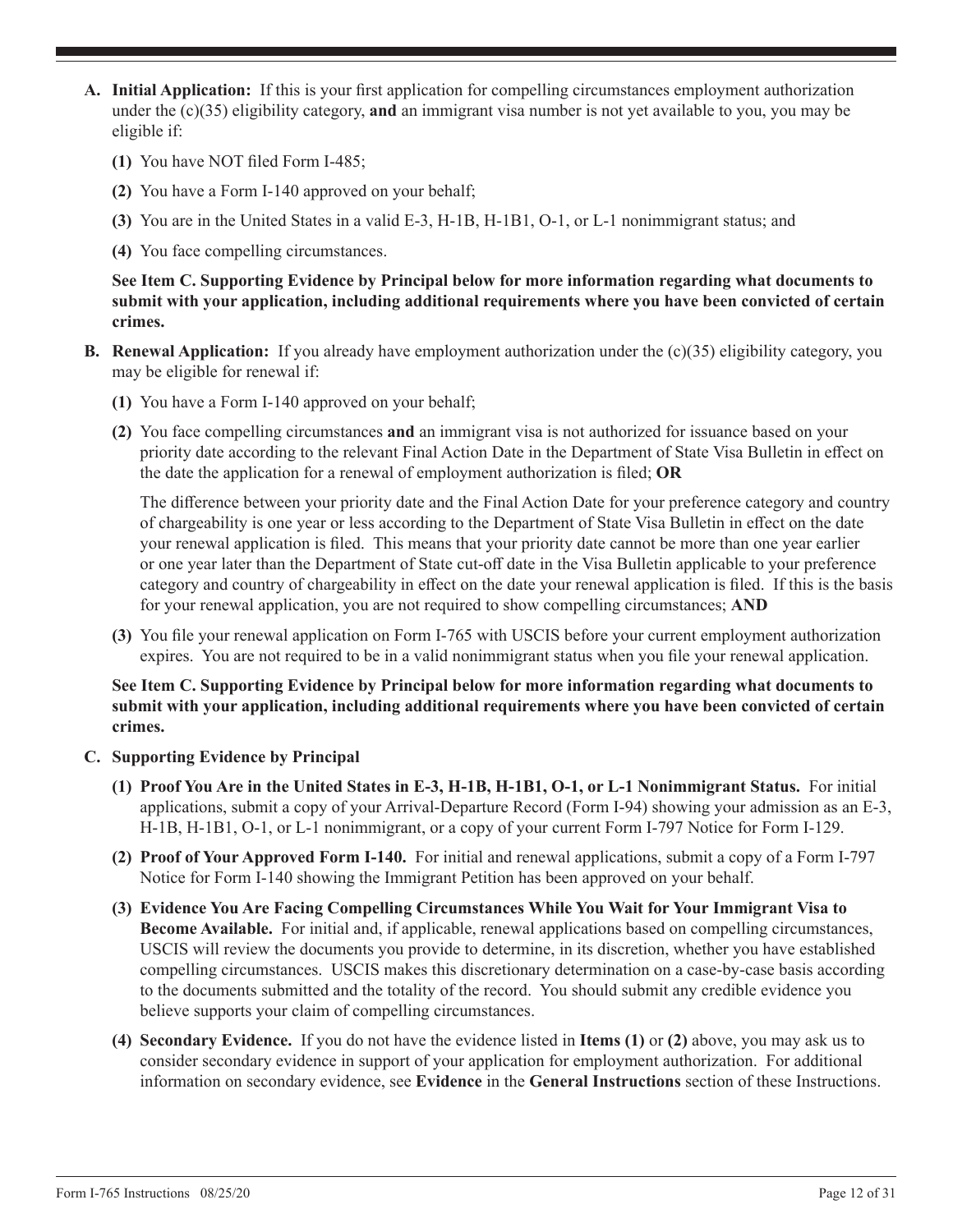**(5) Proof of Arrests and Conviction.** For initial and renewal applications, you must submit documentation of any arrests and/or convictions. If you were ever convicted of a felony or two or more misdemeanors, you cannot be granted employment authorization under this eligibility category. USCIS will make the determination as to whether your crimes fall into either of these categories. You must, however, provide information and any supporting documentation on all crimes which you were convicted of so USCIS can make an appropriate decision. Provide certified copies of all arrest reports, court dispositions, sentencing documents, and any other relevant documents.

**NOTE:** USCIS may, in its discretion, deny your application if you have been arrested and/or convicted of any crime.

#### **D. Traffic Violations and Arrests**

Do not select the "Yes" box for **Part 2.**, **Item Number 31.b.**, on the application or submit documentation if you only have had minor traffic violations. Minor traffic violations do NOT include violations that are alcohol- or drug-related. If you were **ARRESTED** for any traffic offense, select the "Yes" box for **Item Number 31.b.** on the application and provide arrest and disposition documentation so USCIS can properly assess whether your arrest and/or conviction may impact your employment authorization eligibility.

**NOTE: Provide the conviction and disposition documentation even if your records were sealed, expunged, or otherwise cleared.** You must provide the documentation even if anyone, including a judge, law enforcement officer, or attorney told you that you no longer have a record or that you do not have to disclose the information.

Failure to provide the evidence listed above or secondary evidence may result in the delay or denial of your application for employment authorization.

- **9. Spouse or Unmarried Child of a Principal Beneficiary of an Approved Employment-Based Immigrant Petition-(c)(36).** File Form I-765 along with supporting documentation for an initial grant or a renewal of employment authorization under the (c)(36) eligibility category. You may file your application **WITH** your spouse's or parent's application under  $(c)(35)$ . You may file your application while your spouse's or parent's application under (c)(35) is **PENDING** or **AFTER** your spouse's or parent's application has been approved by USCIS. If filing with your spouse's or parent's application, USCIS will not adjudicate your Form I-765 until after USCIS has adjudicated your spouse's or parent's Form I-765 first.
	- **A. Initial Application:** If this is your first application for employment authorization under the (c)(36) eligibility category, you may be eligible if:
		- **(1)** You are the spouse or unmarried child of an individual who is filing or who has been approved for compelling circumstances employment authorization under (c)(35) (See **Proof of Relationship to the Principal Beneficiary of the Approved Form I-140** section below);
		- **(2)** Your spouse's or parent's application for compelling circumstances employment authorization under (c)(35) has been approved or is pending with USCIS (not required if you are filing your application at the same time as your spouse's or parent's application under  $(c)(35)$ ); and
		- **(3)** You were in a valid nonimmigrant status when your spouse or parent applies for initial employment authorization under the (c)(35) eligibility category.

**See Item C. Supporting Evidence by Spouse or Unmarried Child below for more information regarding what documents to submit with your application, including additional requirements if you have been arrested or convicted.**

- **B. Renewal Application:** You may be eligible to renew your application under the (c)(36) eligibility category if:
	- **(1)** You file Form I-765 before your current employment authorization expires;
	- **(2)** You are the spouse or unmarried child of an individual who is filing or who has been approved for compelling circumstances employment authorization under (c)(35) (See **Proof of Relationship to the Principal Beneficiary of the Approved Form I-140** below); and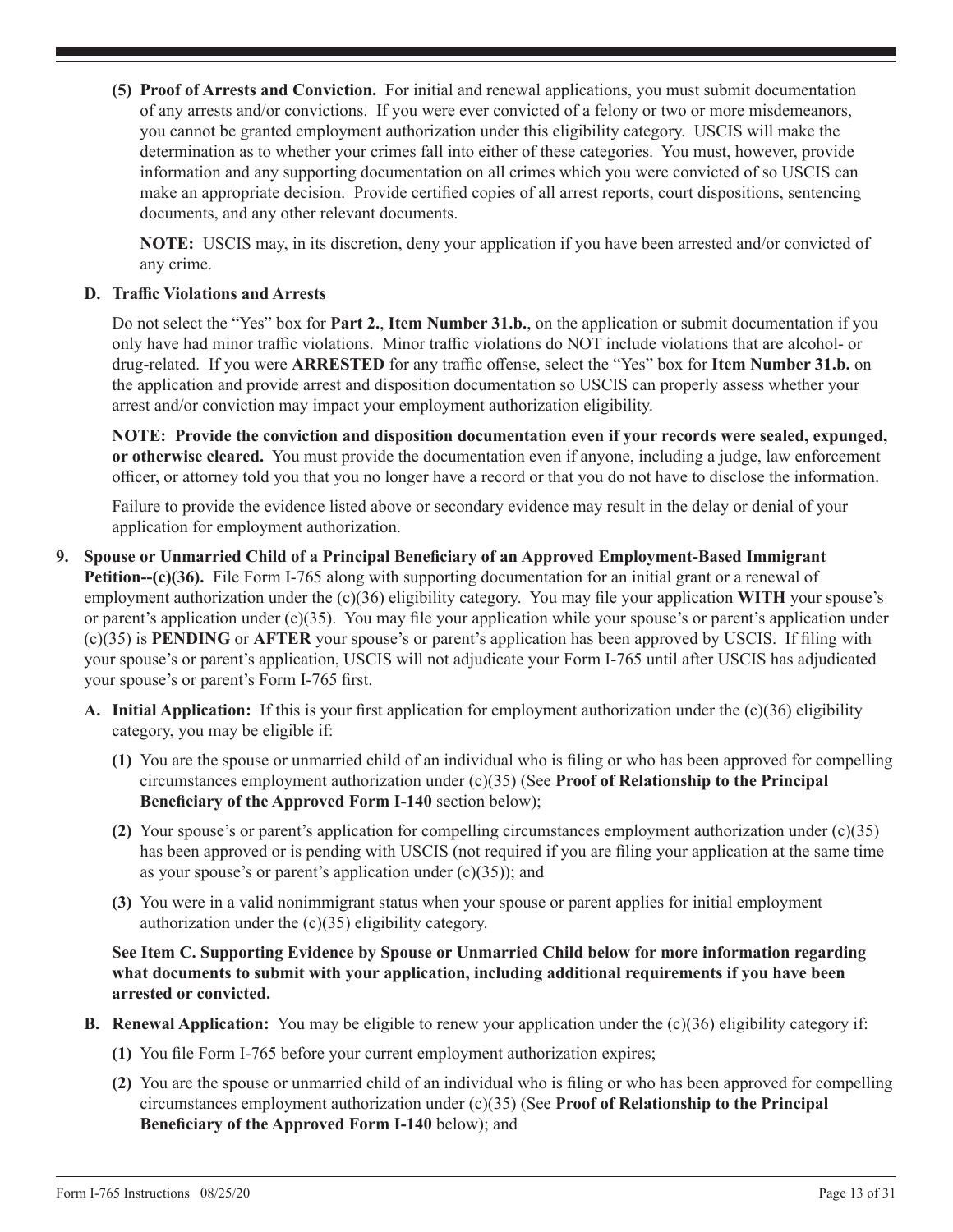**(3)** Your spouse's or parent's application for compelling circumstances employment authorization under (c)(35) has been approved or is pending with USCIS (not required if you are filing your application at the same time as your spouse's or parent's renewal application under (c)(35)).

You are not required to be in a valid nonimmigrant status when you file your renewal application.

**See Item C. Supporting Evidence by Spouse or Unmarried Child below for more information regarding what documents to submit with your application, including additional requirements if you have been arrested or convicted.**

- **C. Supporting Evidence by Spouse or Unmarried Child**
	- **(1) Proof of Your Nonimmigrant Status.** For initial applications only, submit a copy of your Arrival-Departure Record (Form I-94) showing your admission as a nonimmigrant, a copy of your current Form I-797 Notice for Form I-129, or a copy of your current Form I-797 Notice for Form I-539.
	- **(2) Proof of Relationship to the Principal Beneficiary of the Approved Form I-140.** For initial and renewal applications, if you are applying as the spouse of a principal beneficiary of an approved Form I-140, submit a copy of the marriage certificate and if applicable, copies of documents showing the legal termination of all other marriages by you or your spouse. If you are applying as the child of a principal beneficiary of an approved Form I-140, submit a copy of your birth certificate or other documents to demonstrate you qualify as the principal beneficiary's child. If you cannot submit a copy of your marriage certificate or birth certificate, USCIS will consider secondary evidence.
	- **(3) Proof the Spouse or Parent Principal Beneficiary was Granted or has Applied for Employment Authorization Under Eligibility Category (c)(35).** For initial and renewal applications, if you submit your Form I-765 after your spouse or parent receives employment authorization under eligibility category (c)(35), submit a copy of your spouse's or parent's employment authorization document or submit a copy of your spouse's or parent's Form I-797 Notice for Form I-765.

If your spouse's or parent's application under (c)(35) is **pending** when you file your Form I-765, submit a copy of your spouse's or parent's Form I-797 Notice for the pending Form I-765. USCIS will not adjudicate your Form I-765 until USCIS has adjudicated your spouse's or parent's Form I-765.

- **(4) Secondary Evidence.** If you do not have the evidence listed in **Items (1)**, **(2)**, or **(3)** above, you may ask us to consider secondary evidence in support of your application for employment authorization. For additional information on secondary evidence, see **Evidence** in the **General Instructions** section of these Instructions.
- **(5) Proof of Arrests and Convictions.** For initial and renewal applications, you must submit documentation of any arrests and/or convictions. If you were ever convicted of a felony or two or more misdemeanors committed, you cannot be granted employment authorization under this eligibility category. USCIS will make the determination as to whether your crimes fall into either of these categories. You must, however, provide information and any supporting documentation on all crimes which you were convicted of so USCIS can make an appropriate decision. Provide certified copies of all arrest reports, court dispositions, sentencing documents, and any other relevant documents.

**NOTE:** USCIS may, in its discretion, deny your application if you have been arrested and/or convicted of any crime.

#### **D. Traffic Violations and Arrests**

Do not select the "Yes" box for **Part 2.**, **Item Number 31.b.**, on the application or submit documentation if you only have had minor traffic violations. Minor traffic violations do NOT include violations that are alcohol- or drug-related. If you were **ARRESTED** for any traffic offense, select the "Yes" box for **Item Number 31.b.** on the application and provide arrest and disposition documentation so USCIS can properly assess whether your arrest and/or conviction may impact your employment authorization eligibility.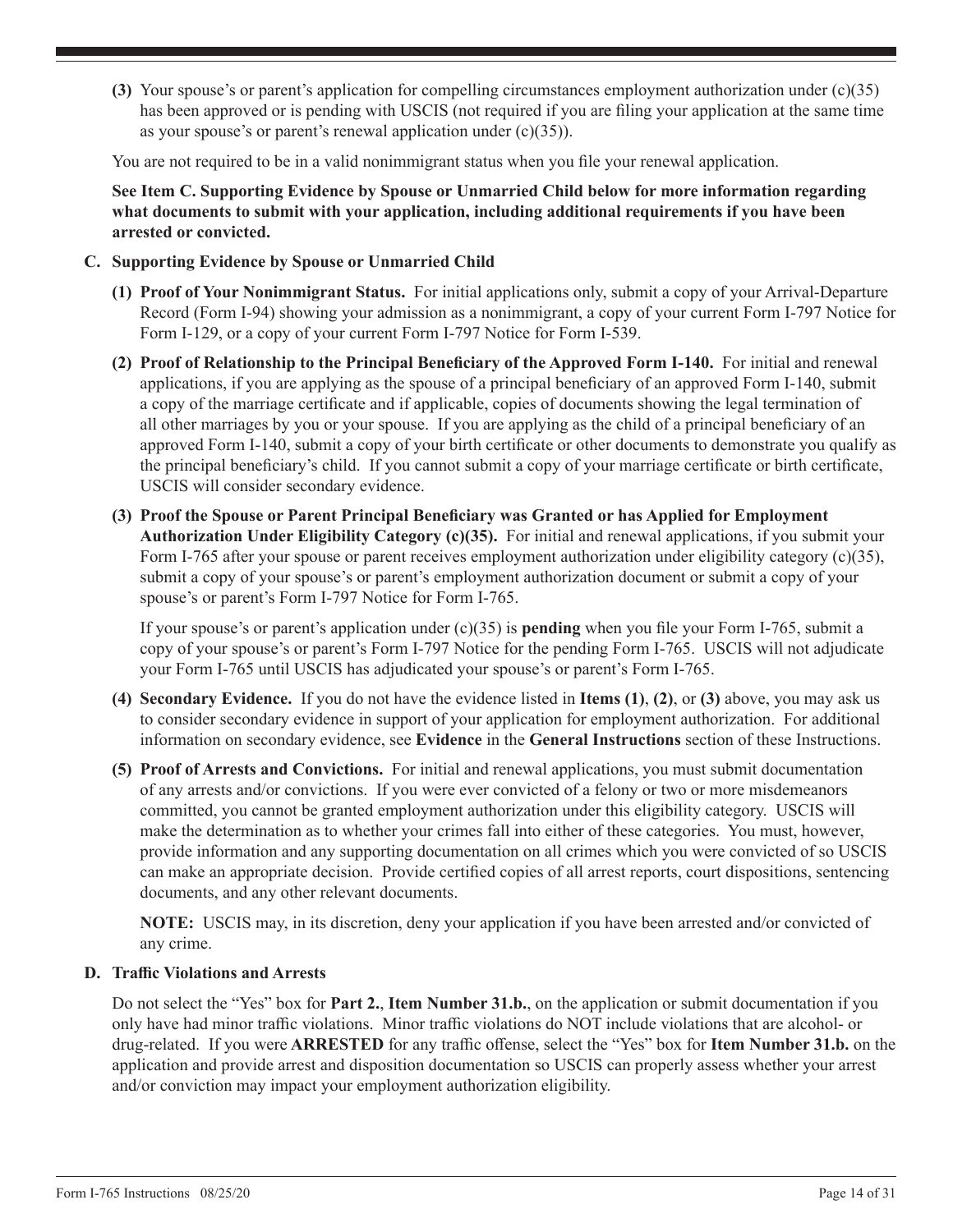**NOTE: Provide the conviction and disposition documentation even if your records were sealed, expunged, or otherwise cleared.** You must provide the documentation even if anyone, including a judge, law enforcement officer, or attorney, told you that you no longer have a record or that you do not have to disclose the information.

Failure to provide the evidence listed above or secondary evidence may result in the delay or denial of your application for employment authorization.

**Department of State Visa Bulletin**. USCIS will adjudicate all applications for initial or renewal employment authorization according to the Visa Bulletin in effect on the date the application is filed. To see the current Visa Bulletin, please go to **www.state.gov/travel** and click the link to the Visa Bulletin.

**Priority Dates.** For more information about priority dates, please visit our Visa Availability and Priority Date website at **www.uscis.gov**.

Filing Location. Please see the USCIS website at **www.uscis.gov/i-765** for the most current information on where to file your application for initial or renewal employment authorization under the  $(c)(35)$  or  $(c)(36)$  eligibility categories.

## **Family-Based Nonimmigrant Categories**

- **1. K-1 Nonimmigrant Fiancé(e) of U.S. Citizen or K-2 Dependent--(a)(6).** File Form I-765 along with evidence of your admission (for example, copies of your Form I-94, passport, or other travel document) and your K visa. You are only authorized to work under this category during your 90 days in K-1 or K-2 status. You cannot renew this EAD. If you submit subsequent EAD applications, other than for replacement of a lost, stolen, or damaged card or a card that contains incorrect data, you must apply on a different basis. If you have a pending application for adjustment of status, you should file under category (c)(9).
- **2. K-3 Nonimmigrant Spouse of U.S. Citizen or K-4 Dependent--(a)(9).** File Form I-765 along with evidence of your admission (for example, copies of your Form I-94, passport, or other travel document) and your K visa.
- **3. Family Unity Program--(a)(13).** If you are filing for initial or extension of family unity benefits, complete and submit Form I-817, Application for Family Unity benefits, according to the filing instructions on Form I-817. We will issue an EAD if we approve your Form I-817. No Form I-765 is necessary, unless you are filing for replacement of a non-expired lost, stolen, damaged, or incorrect card.
- **4. LIFE Family Unity--(a)(14).** If you are applying for initial employment authorization under section 1504 of the LIFE Act Amendments, complete and submit Form I-817. We will issue an EAD if we approve your Form I-817; no Form I-765 is necessary unless you are filing for replacement of a non-expired lost, stolen, damaged, or incorrect card.
- **5. V-1, V-2, or V-3 Nonimmigrant--(a)(15).** If you were granted V status or an extension of V status while in the United States, file Form I-765 with evidence of your V status (for example, an approval notice, your Form I-94, passport, or other travel document). If you are in the United States but you have not yet filed an application for V status, you may file Form I-765 at the same time as you file your application for V status. We will adjudicate this application after adjudicating your application for V status.

#### **Adjustment of Status Categories**

**1. Adjustment Applicant under Section 245--(c)(9).** File Form I-765 together with Form I-485, Application to Register Permanent Residence or Adjust Status, or if filing separately, submit a copy of your I-485 receipt notice or other evidence that your Form I-485 is pending.

**NOTE:** If you are an asylee or refugee and have applied to adjust to lawful permanent resident status on Form I-485, file Form I-765 under category (a)(5) as an asylee or (a)(3) as a refugee. Do not file under eligibility category (c)(9). You will need to pay the filing fee or obtain a fee waiver for Form I-765 if your Form I-485 is still pending with USCIS and this is not your first EAD as a refugee or asylee and you did not pay the Form I-485 filing fee for any reason.

**2. Registry Applicant Based on Continuous Residence Since January 1, 1972--(c)(16).** File Form I-765 together with your Form I-485 or, if filing separately, submit a copy of your Form I-485 receipt notice or other evidence that your Form I-485 is pending.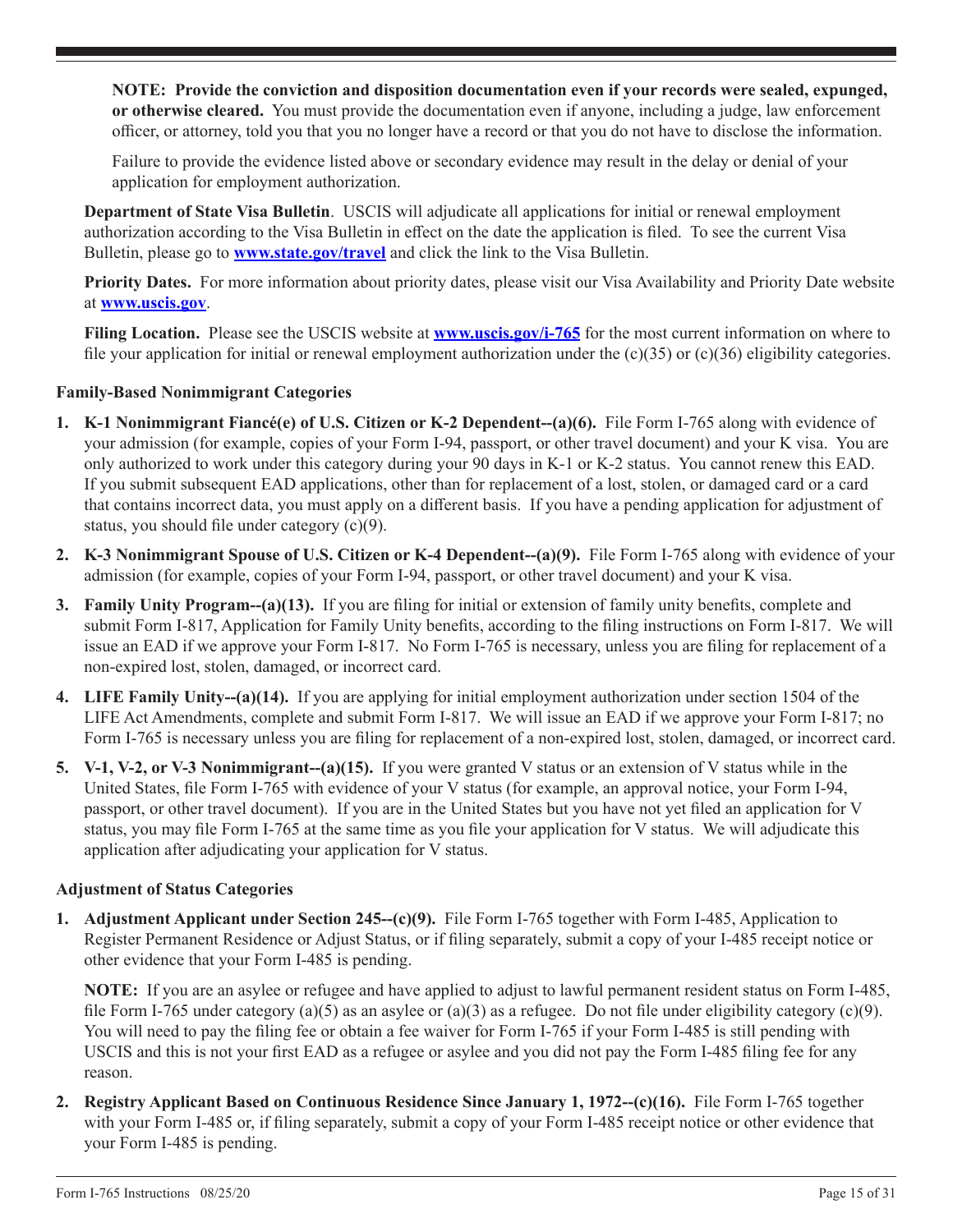**3. Renewal EAD for National Interest Waiver Physicians:** If you are requesting a renewal EAD based on your pending adjustment of status application and an approved National Interest Waiver Physician petition, you must also include evidence of your meaningful progress toward completing the National Interest Waiver obligation (for example, documentation of employment in any period during the previous year, such as copies of W-2 forms). If you did not work as a National Interest Waiver Physician during any period of the previous year, you must explain why and provide a statement of future intent to work as a physician in a qualifying location.

## **Other Categories**

- **1. Legalization Temporary Resident Pursuant to INA Sections 245A or 210--(a)(2).** File Form I-765 with a copy of your approval notice for Form I-687, Application for Status as a Temporary Resident Under Section 245A of the INA, or other evidence that your Form I-687 is approved; OR File Form I-765 with a copy of your approval notice for Form I-700, Application for Status as a Special Agricultural Worker, or other evidence that your Form I-700 is approved.
- **2. N-8 or N-9 Nonimmigrant--(a)(7).** File Form I-765 with evidence of your lawful N nonimmigrant status (for example, your Form I-94, passport, or other travel document).
- **3. Applicant for Cancellation of Removal--(c)(10).** File Form I-765 with evidence one of the following forms is pending with EOIR: EOIR-42A or EOIR-42B.
- **4. Applicant for Legalization Pursuant to INA Section 210-(c)(20).** File Form I-765 with a copy of your receipt notice for Form I-700, Application for Status as a Temporary Resident Under Section 210 of the INA, or other evidence that your Form I-700 is pending.
- **5. Applicant for Legalization Pursuant to INA Section 245A--(c)(22).** File Form I-765 with a copy of your receipt notice for Form I-687, Application for Status as a Temporary Resident Under Section 245A of the INA, or Form I-698, Application to Adjust Status from Temporary to Permanent Resident Under Section 245A of the INA, or other evidence that your Form I-687 or I-698 is pending.
- **6. Parole--(c)(11).** File Form I-765 with a copy of your Form I-94, passport, or other travel document showing you were paroled into the United States for urgent humanitarian reasons or reasons of significant public benefit pursuant to INA 212(d)(5) (such as Cuban Family and Haitian Family Reunification Parole programs).

**NOTE:** If you were paroled into the United States after having established a credible fear of persecution or torture pursuant to INA 235(b)(1)(A), you **are not eligible** for either an initial or renewal EAD under the (c)(11) eligibility category. You must wait 365 calendar days from the date you properly file and USCIS or the Immigration Court accepts your asylum application before you can request employment authorization under the (c)(8) eligibility category.

**7. Deferred Action--(c)(14).** File Form I-765 with a copy of the order, notice, or other document reflecting the grant of deferred action and proof that you have an economic necessity to work. We will consider whether you have an economic necessity to work by reviewing your current annual income, your current annual expenses, and the total current value of your assets. Provide this financial information on Form I-765WS, Form I-765 Worksheet. If you would like to provide an explanation, complete **Part 3. Explanation** of the worksheet. Supporting evidence is not required, but USCIS will accept and review any documentation that you submit. You do not need to include other household members' financial information to establish your own economic necessity.

## **8. Consideration of Deferred Action for Childhood Arrivals--(c)(33).**

**A.** You must file Form I-765 with Form I-821D, Consideration of Deferred Action for Childhood Arrivals, if you meet the guidelines described in the Form I-821D Instructions. Enter (c)(33) in **Part 2.**, **Item Number 27.**, as the eligibility category under which you are applying.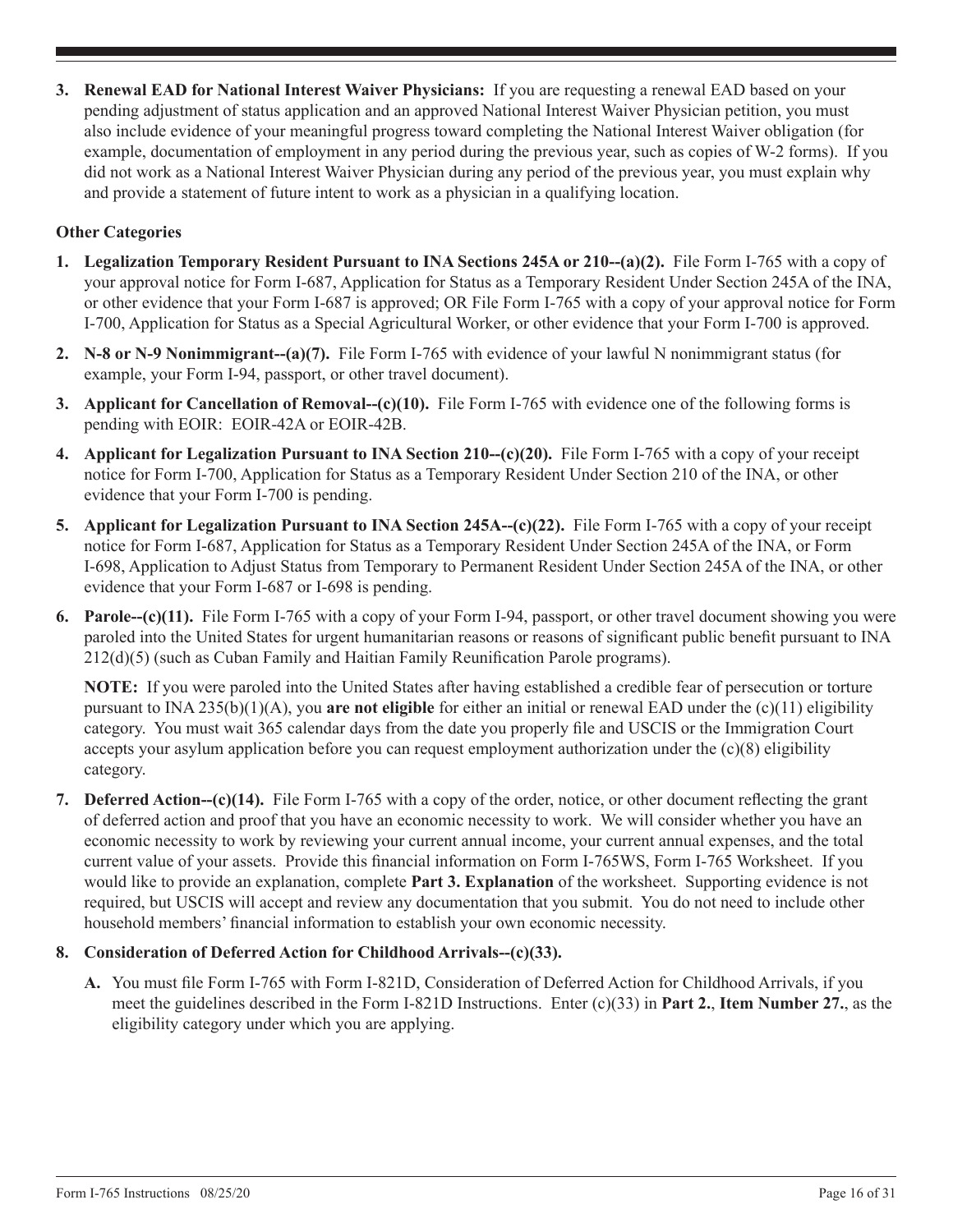- **(1)** You must file Form I-765 Worksheet to demonstrate that you have an economic necessity to work. We will consider whether you have an economic necessity to work by reviewing your current annual income, your current annual expenses, and the total current value of your assets. Provide this financial information on Form I-765WS. If you would like to provide an explanation, complete **Part 3. Explanation** of the worksheet. Supporting evidence is not required, but USCIS will accept and review any documentation that you submit. You do not need to include other household members' financial information to establish your own economic necessity.
- **(2)** The filing fee for Form I-765 is based on the Consideration of Deferred Action for Childhood Arrivals category and the associated biometric services fee **cannot** be waived. However, we may waive the collection of certain biometrics.
- **9. Final Order of Deportation or Removal, including Deferral of Removal under the Convention Against Torture--(c)(18).** File Form I-765 with a copy of the EOIR IJ's Order of Removal and Form I-220B, Order of Supervision (if any). Additional factors that may be considered include, but are not limited to, the following:
	- **A.** Existence of a dependent spouse and/or children in the United States who rely on you for support;
	- **B.** Existence of economic necessity to be employed; and
	- **C.** Anticipated length of time before you can be removed from the United States.
- **10. LIFE Legalization Applicant--(c)(24).** File Form I-765 with evidence that you were a Catholic Social Services (CSS), League of United Latin American Citizens (LULAC), or Zambrano class member applicant before October 1, 2000 and a copy of the Form I-797 Notice or other evidence that your Form I-485 is pending.
- **11. T-1 Nonimmigrant--(a)(16).** If you are filing Form I-914, Application for T Nonimmigrant Status, and request an EAD as part of that application, you do not need to file Form I-765. If you are currently in T-1 nonimmigrant status and did not request an EAD when you filed your Form I-914, you may file Form I-765 to request an EAD. If you were granted T-1 nonimmigrant status and want to request a replacement of an EAD, file Form I-765 along with evidence of your T-1 nonimmigrant status (for example, an approval notice).

If you have filed Form I-539 to extend your T-1 nonimmigrant status, you may file Form I-765 to request a renewal of your EAD, along with evidence of your T nonimmigrant status (for example, an approval notice). You may file Form I-765 together with Form I-539 or after we approve your Form I-539. If you file Form I-765 after we approve your Form I-539, submit a copy of your I-539 approval notice.

**12. T-2, T-3, T-4, T-5, or T-6 Nonimmigrant--(c)(25).** File Form I-765 along with proof of your derivative T nonimmigrant status. If you obtained derivative T nonimmigrant status while in the United States, you must submit a copy of the approval notice for your T nonimmigrant status. If you were admitted to the United States as a T nonimmigrant, you must submit a copy of your passport with your T nonimmigrant visa. If you were granted derivative T nonimmigrant status and want to request replacement of an EAD, file Form I-765 along with evidence of your derivative T nonimmigrant status (for example, an approval notice).

If you (or the T-1 principal foreign national) filed Form I-539 to extend your T-2, T-3, T-4, T-5, or T-6 nonimmigrant status in conjunction with an extension of the principal T-1 nonimmigrant's status, you may file Form I-765 to request an initial or renewal EAD, along with evidence of your nonimmigrant status (for example, an approval notice or copy of your passport with your T nonimmigrant visa). You may also file Form I-765 together with Form I-539 or after we approve your Form I-539. If you file Form I-765 after we approve your Form I-539, submit a copy of your Form I-539 approval notice.

**NOTE:** Derivative family members of T-1 nonimmigrants living outside the United States are not eligible to receive an EAD until they lawfully enter the United States. If you are a derivative family member who is outside the United States, do not file Form I-765.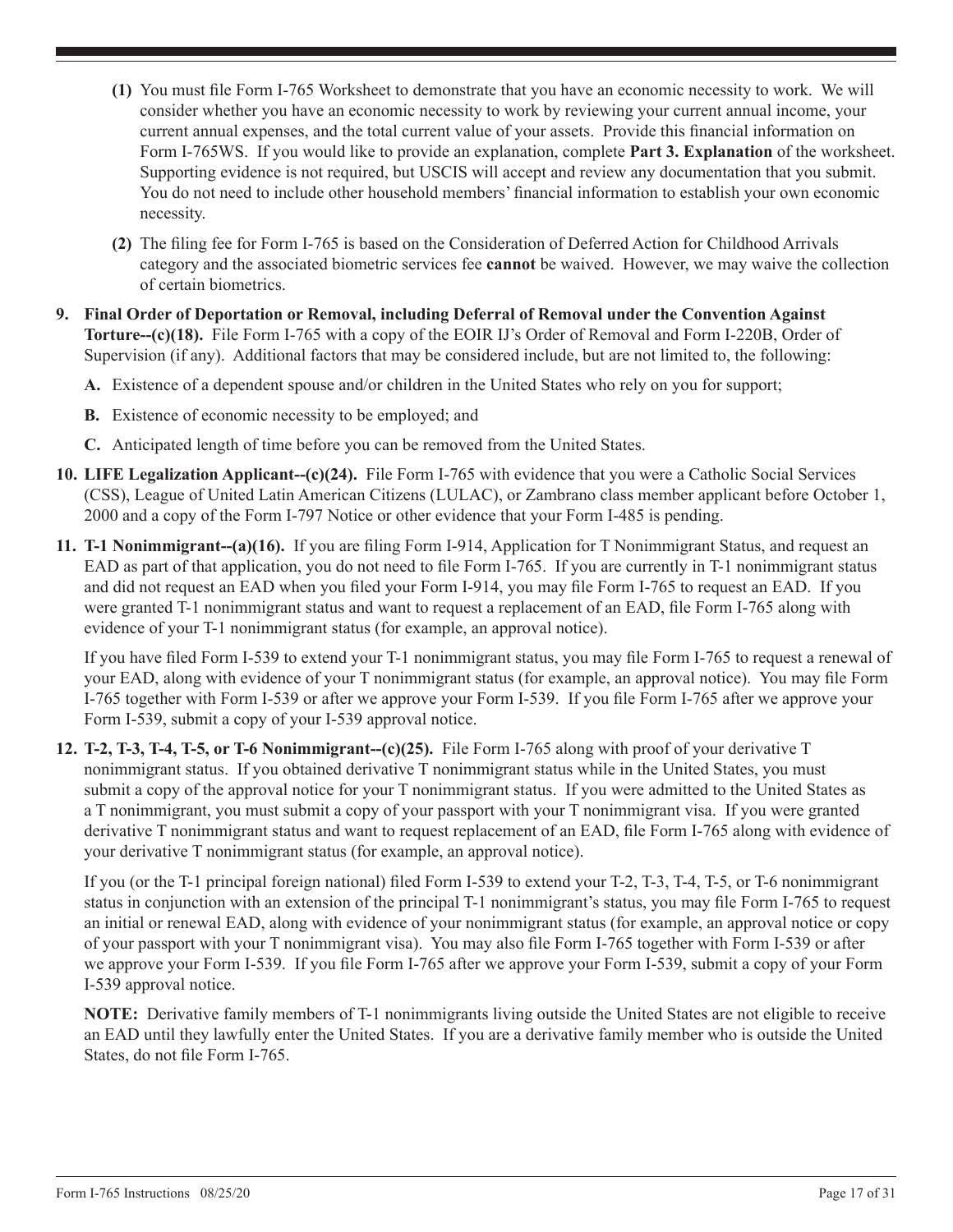- **13. T Nonimmigrant Adjustment of Status--(c)(9).** If you filed Form I-485 to adjust your status from a T-1, T-2, T-3, T-4, T-5, or T-6 nonimmigrant to a lawful permanent resident, you may file Form I-765 together with Form I-485 if you are seeking an EAD. You should also include evidence of your T nonimmigrant status (for example, an approval notice or copy of your passport with your T nonimmigrant visa). If you file Form I-765 after filing Form I-485, submit a copy of your Form I-485 receipt notice. While your Form I-485 is pending, we will extend T nonimmigrant status until a decision is made on your Form I-485.
- **14. U-1 Nonimmigrant--(a)(19).** If you are currently residing in the United States and your Form I-918, Petition for U Nonimmigrant Status, is approved, you will receive employment authorization incident to status and USCIS will send you an EAD as evidence of that authorization. You do not need to file Form I-765. If you resided outside the United States when your Form I-918 was approved, you must file Form I-765 with USCIS when you enter the United States. You must submit a copy of your passport with your U nonimmigrant visa.

If we granted your U nonimmigrant status and you want to request a replacement of an EAD, file Form I-765 along with evidence of your U nonimmigrant status (for example, an approval notice).

If you have filed Form I-539 to extend your U-1 nonimmigrant status, you may file Form I-765 to request a renewal of your EAD, along with evidence of your U-1 nonimmigrant status (for example, an approval notice). You may file Form I-765 together with Form I-539, or after we approve your Form I-539. If you file Form I-765 after we approve your Form I-539, submit a copy of your I-539 approval notice.

**NOTE:** U-1 nonimmigrants living outside the United States are not eligible to receive an EAD until they lawfully enter the United States. If you have an approved Form I-918 but are outside the United States, do not file Form I-765 until you have entered the United States.

**NOTE:** If the statutory cap is reached within a fiscal year and USCIS uses the waiting list process described at 8 CFR 214.14(d)(2), U-1 petitioners for U nonimmigrant status in the United States can file Form I-765 to apply for an EAD based on deferred action  $((c)(14))$ . An application for employment authorization based on deferred action can only be approved after DHS has issued deferred action in your case, regardless of when Form I-765 is filed.

**15. U-2, U-3, U-4, or U-5--(a)(20).** You may file Form I-765 at the same time as Form 918, Supplement A, Petition for Qualifying Family Member of U-1 Recipient, or you may file Form I-765 at a later time. If USCIS has granted you derivative U nonimmigrant status, file Form I-765 along with proof of your derivative U nonimmigrant status. If you obtained derivative U nonimmigrant status while in the United States, you must submit a copy of the approval notice for that status. If you were admitted to the United States as a U nonimmigrant, you must submit a copy of your passport with your U nonimmigrant visa.

If you (or the principal U-1 nonimmigrant) filed Form I-539 to extend your U-2, U-3, U-4, or U-5 nonimmigrant status, you may file Form I-765 to request an initial or renewal EAD, along with evidence of your nonimmigrant status (for example, an approval notice or copy of your passport with your U nonimmigrant visa). You may file Form I-765 together with Form I-539 or after we approve your Form I-539. If you file Form I-765 after we approve your Form I-539, submit a copy of your Form I-539 approval notice.

**NOTE:** Derivative family members of U-1 nonimmigrants living outside the United States are not eligible to receive an EAD until they lawfully enter the United States. If you are a derivative family member who is outside the United States, do not file Form I-765.

**NOTE:** If the statutory cap is reached within a fiscal year and USCIS uses the waiting list process described at 8 CFR 214.14(d)(2), derivative family members of U-1 petitioners for U nonimmigrant status in the United States can file Form I-765 to apply for an EAD based on deferred action  $((c)(14))$ . An application for employment authorization based on deferred action can only be approved after DHS has issued deferred action in your case, regardless of when Form I-765 is filed.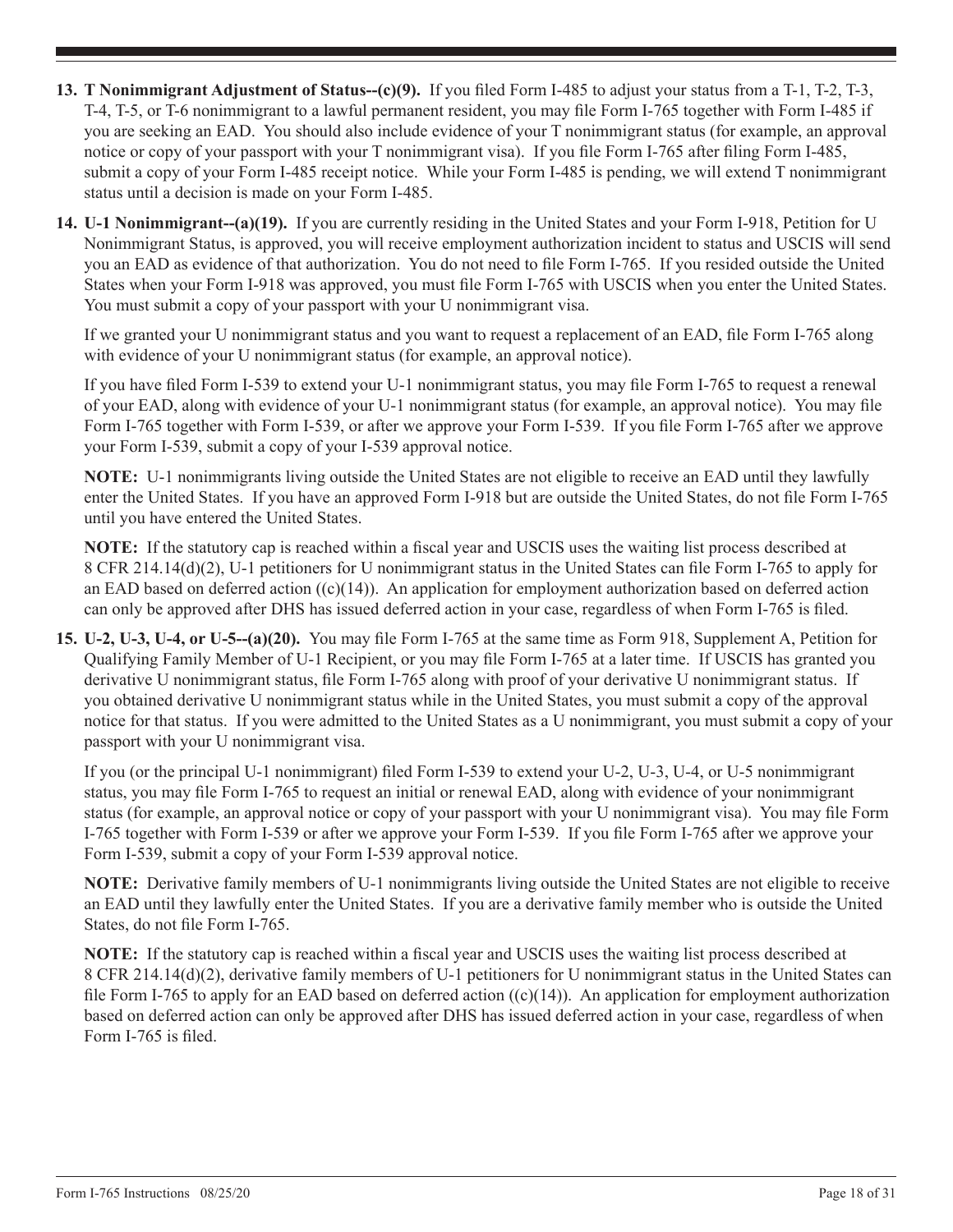- **16. U Nonimmigrant Adjustment of Status--(c)(9).** If you filed Form I-485 to adjust your status from a U-1, U-2, U-3, U-4 or U-5 Nonimmigrant to a lawful permanent resident, you may file Form I-765 along with Form I-485 if you are seeking an EAD. You should also include evidence of your U nonimmigrant status (for example, an approval notice or copy of your passport with your U nonimmigrant visa). If you file Form I-765 after filing your Form I-485, submit a copy of your Form I-485 receipt notice. While your Form I-485 is pending, we will extend your U nonimmigrant status until we make a decision on your Form I-485.
- **17. VAWA Self-Petitioners--(c)(31).** If you are the principal beneficiary or derivative child of an approved VAWA selfpetition, you are eligible for work authorization. If you are filing a Form I-360 VAWA self-petition, and request an initial EAD as the principal beneficiary of the self-petition, you do not need to file Form I-765. Principal beneficiaries of an approved VAWA self-petition seeking a renewal or replacement EAD and derivative children seeking an EAD must use Form I-765. File Form I-765 with evidence of the principal beneficiary's approved Form I-360 VAWA selfpetition (for example, a copy of the VAWA self-petition approval notice).
- **18. A-3 or G-5 Nonimmigrant--(c)(14).** If you have filed a pending civil action against your employer because your employer violated the terms of your employment contract or conditions of your employment, you may file Form I-765 to request deferred action and receive work authorization. File Form I-765 with a copy of the civil complaint filed in court and proof of lawful admission into the United States in A-3 or G-5 status (for example, a copy of your passport with your A-3 or G-5 nonimmigrant visa). If you are requesting renewal after your initial employment authorization is granted, file Form I-765 with evidence that the civil case is still pending (for example, a recent court docket update).
- **19. Applicant for Commonwealth of the Northern Mariana Islands (CNMI) Long-Term Resident Status-- (c)(37).** You must file Form I-765 together with your Form I-955, Application for CNMI Long-Term Resident Status. If you do not submit your Form I-765 with all applicable fees together with your Form I-955, the entire submission will be rejected. A fee waiver is not available. If your Form I-955 is approved, you will receive an employment authorization document as evidence of your CNMI Long-Term Resident Status and evidence that you are authorized for employment in the CNMI incident to status.

# **General Instructions**

USCIS provides forms free of charge through the USCIS website. To view, print, or fill out our forms, you should use the latest version of Adobe Reader, which you can download for free at **http://get.adobe.com/reader/**. The USCIS Contact Center provides information in English and Spanish. For TTY (deaf or hard of hearing) call: **1-800-767-1833**.

**Signature.** Each application must be properly signed and filed. For all signatures on this application, USCIS will not accept a stamped or typewritten name in place of a signature. If you are under 14 years of age, your parent or legal guardian may sign the application on your behalf. A legal guardian may also sign for a mentally incompetent person.

**Validity of Signatures.** USCIS will consider a photocopied, faxed, or scanned copy of the original, handwritten signature valid for filing purposes. The photocopy, fax, or scan must be of the original document containing the handwritten, ink signature.

**Filing Fee.** Each application must be accompanied by the appropriate filing fee. (See the **What Is the Filing Fee** section of these Instructions.)

**Evidence.** At the time of filing, you must submit all evidence and supporting documents listed in these Instructions. If you do not have and cannot get a required document, you must demonstrate this and provide secondary evidence. If secondary evidence does not exist or is unavailable, you must demonstrate both the unavailability of the required document and the relevant secondary evidence and submit two or more sworn affidavits by people not named on this application who have direct knowledge of the event and circumstances.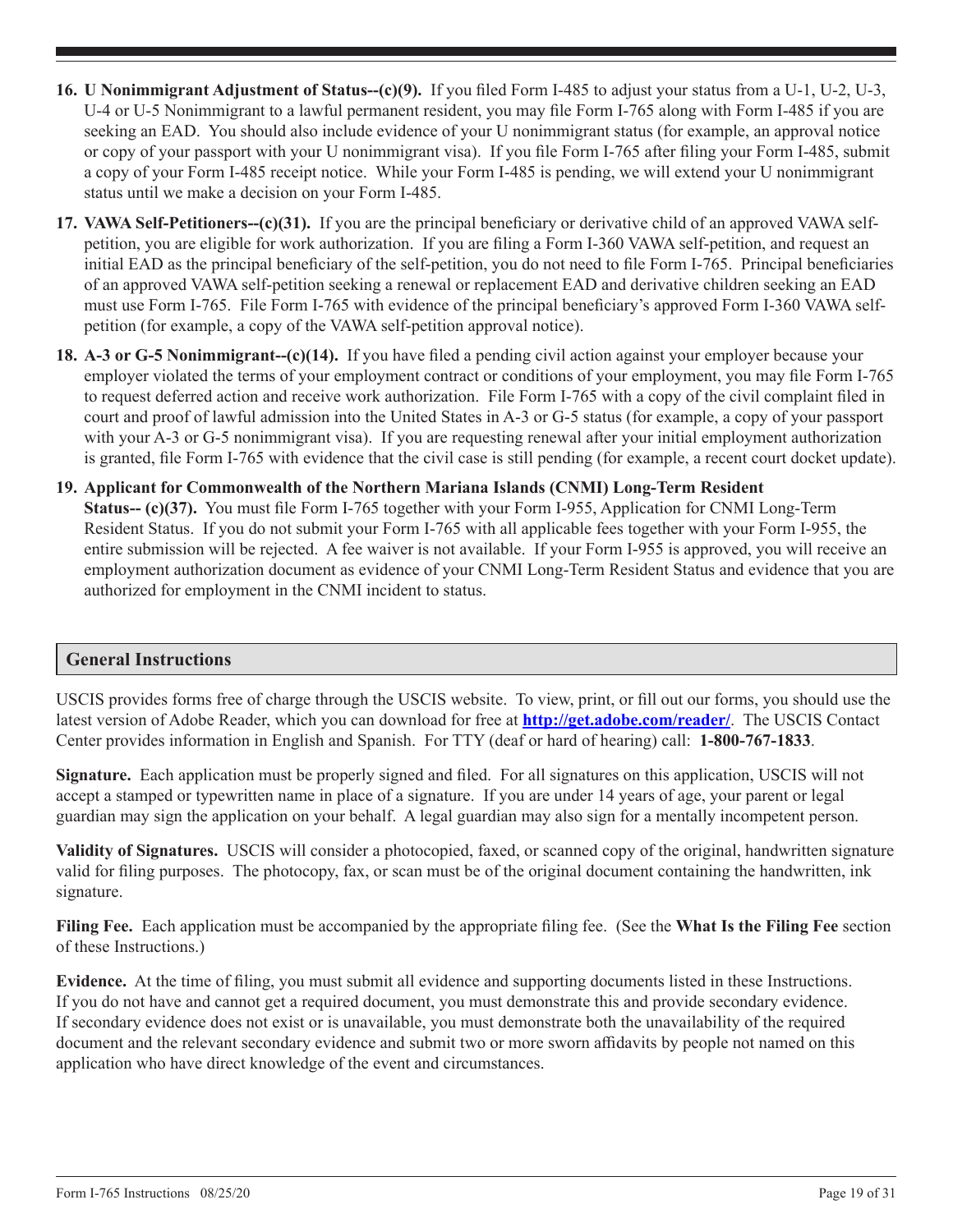**Biometric Services Appointment.** USCIS may require that you appear for an interview or provide biometrics (fingerprints, photograph, and/or signature) at any time to verify your identity, obtain additional information, and conduct background and security checks, including a check of criminal history records maintained by the Federal Bureau of Investigation (FBI), before making a decision on your application or petition. After USCIS receives your application and ensures it is complete, we will inform you in writing if you need to attend a biometric services appointment. If an appointment is necessary, the notice will provide you the location of your local or designated USCIS Application Support Center (ASC) and the date and time of your appointment or, if you are currently overseas, instruct you to contact a U.S. Embassy, U.S. Consulate, or USCIS office outside the United States to set up an appointment.

If you are required to provide biometrics, at your appointment you must sign an oath reaffirming that:

- **1.** You provided or authorized all information in the application;
- **2.** You reviewed and understood all of the information contained in, and submitted with, your application; and
- **3.** All of this information was complete, true, and correct at the time of filing.

If you fail to attend your biometric services appointment, USCIS may deny your application.

**Copies.** You should submit legible photocopies of documents requested, unless the Instructions specifically state that you must submit an original document. USCIS may request an original document at the time of filing or at any time during processing of an application or petition. If USCIS requests an original document from you, it will be returned to you after USCIS determines it no longer needs your original.

**NOTE:** If you submit original documents when not required or requested by USCIS, **your original documents may be immediately destroyed after we receive them.**

**Translations.** If you submit a document with information in a foreign language, you must also submit a full English translation. The translator must sign a certification that the English language translation is complete and accurate, and that he or she is competent to translate from the foreign language into English. The certification must include the translator's signature. DHS recommends the certification contain the translator's printed name, the signature date, and the translator's contact information.

## **How To Fill Out Form I-765**

- **1.** Type or print legibly in black ink.
- **2.** If you need extra space to complete any item within this application, use the space provided in **Part 6. Additional Information** or attach a separate sheet of paper. Type or print your name and Alien Registration Number (A-Number) (if any) at the top of each sheet; indicate the **Page Number**, **Part Number**, and **Item Number** to which your answer refers; and sign and date each sheet.
- **3.** Answer all questions fully and accurately. If a question does not apply to you (for example, if you have never been married and the question asks, "Provide the name of your current spouse"), type or print "N/A" unless otherwise directed. If your answer to a question which requires a numeric response is zero or none (for example, "How many children do you have" or "How many times have you departed the United States"), type or print "None" unless otherwise directed.

#### **Specific Instructions**

#### **Part 1. Reason for Applying.**

You must select one **Item Number** that best describes your reason for applying: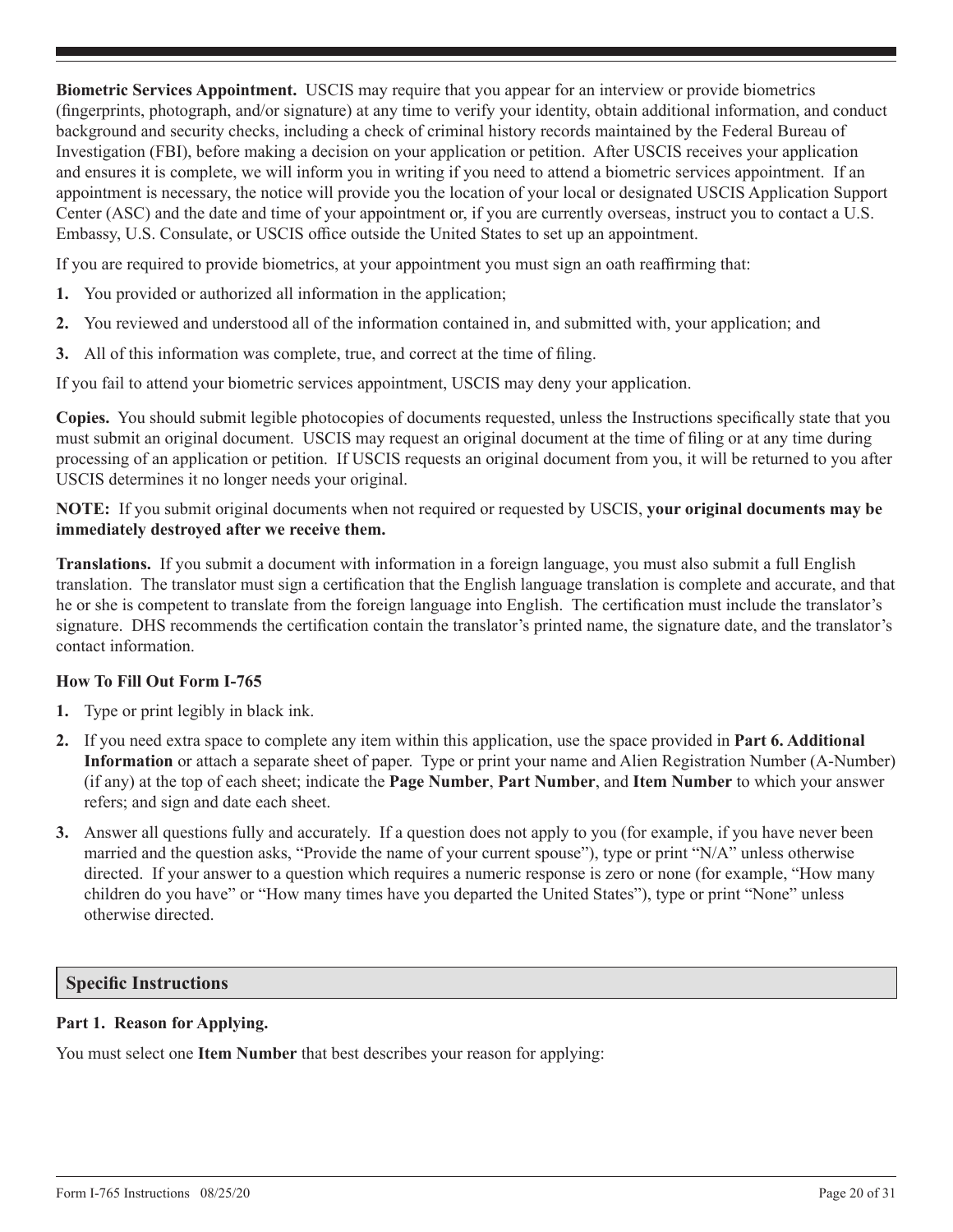**Item Number 1.a.** Initial permission to accept employment.

**Item Number 1.b.** Replacement of a lost, stolen, or damaged EAD, or correction of your EAD not due to USCIS error.

**NOTE:** Replacement (correction) of an employment authorization document due to USCIS error does not require a new Form I-765 and filing fee. Refer to **Replacement for Card Error** in the **What Is the Filing Fee** section of these Instructions for further details.

**Item Number 1.c. Renewal of your permission to accept employment.** If you select **Item Number 1.c.**, attach a copy of your previous EAD.

## **Part 2. Information About You**

**Item Numbers 1.a. - 1.c. Your Full Legal Name.** Provide your full legal name as shown on your birth certificate or legal change of name document in the spaces provided.

**Item Numbers 2.a. - 4.c. Other Names Used.** Provide all other names you have ever used, including aliases, maiden name, and nicknames. If you need extra space to complete this section, use the space provided in **Part 6. Additional Information**.

**Item Numbers 5.a. - 5.f. Your U.S. Mailing Address.** You must provide a valid mailing address in the United States. You may list a valid U.S. residence, APO, or commercial address. You may also list a U.S. Post Office address (PO Box) if that is how you receive your mail. If your mail is sent to someone other than yourself, please include an "In Care Of Name" as part of your mailing address. If your U.S. mailing address is in a U.S. territory and it contains an urbanization name, list the urbanization name in the "In Care Of Name" space provided. We will send your EAD to this address. Do not use the attorney's or other legal representative's address.

**NOTE:** If you have a pending or approved Form I-360 VAWA self-petition, Form I-914, Application for T Nonimmigrant Status, or Form I-918, Petition for U Nonimmigrant Status, and do not feel safe receiving correspondence regarding this application at your residential address, provide a safe mailing address. You may provide a post office box (PO Box) or the address of a friend, your attorney, a community-based organization that is helping you, or any other address where you can safely and punctually receive mail. If an alternate or safe mailing address is not provided, USCIS may use the address of your attorney or preparer, if any. If your safe mailing address is not the same as the address where you currently reside, provide your U.S. physical address in **Item Numbers 6.a. - 6.e.**

**Item Numbers 6. - 7.e. U.S. Physical Address.** Type or print your physical address in the spaces provided.

**Item Number 8. Alien Registration Number (A-Number)** (if any)**.** An Alien Registration Number, otherwise known as an "A-Number," is typically issued to people who apply for, or are granted, certain immigration benefits. In addition to USCIS; ICE, U.S. Customs and Border Protection (CBP), EOIR, and the DOS may also issue an A-Number to certain foreign nationals. If you were issued an A-Number, type or print it in the spaces provided. If you are renewing your EAD, this number may be listed as the USCIS Number on the front of the card. If you have more than one A-Number, use the space provided in **Part 6. Additional Information** to provide the information. If you do not have an A-Number or if you cannot remember it, leave this space blank.

**Item Number 9. USCIS Online Account Number** (if any)**.** If you have previously filed an application or petition using the USCIS online filing system (previously called USCIS Electronic Immigration System (USCIS ELIS)), provide the USCIS Online Account Number you were issued by the system. You can find your USCIS Online Account Number by logging in to your account and going to the profile page. If you previously filed certain applications or petitions on a paper form through a USCIS Lockbox facility, you may have received a USCIS Online Account Access Notice issuing you a USCIS Online Account Number. You may find your USCIS Online Account Number at the top of the notice. The USCIS Online Account Number is not the same as an A-Number. If you were issued a USCIS Online Account Number, enter it in the space provided.

**Item Number 10. Gender.** Select the box that indicates whether you are male or female.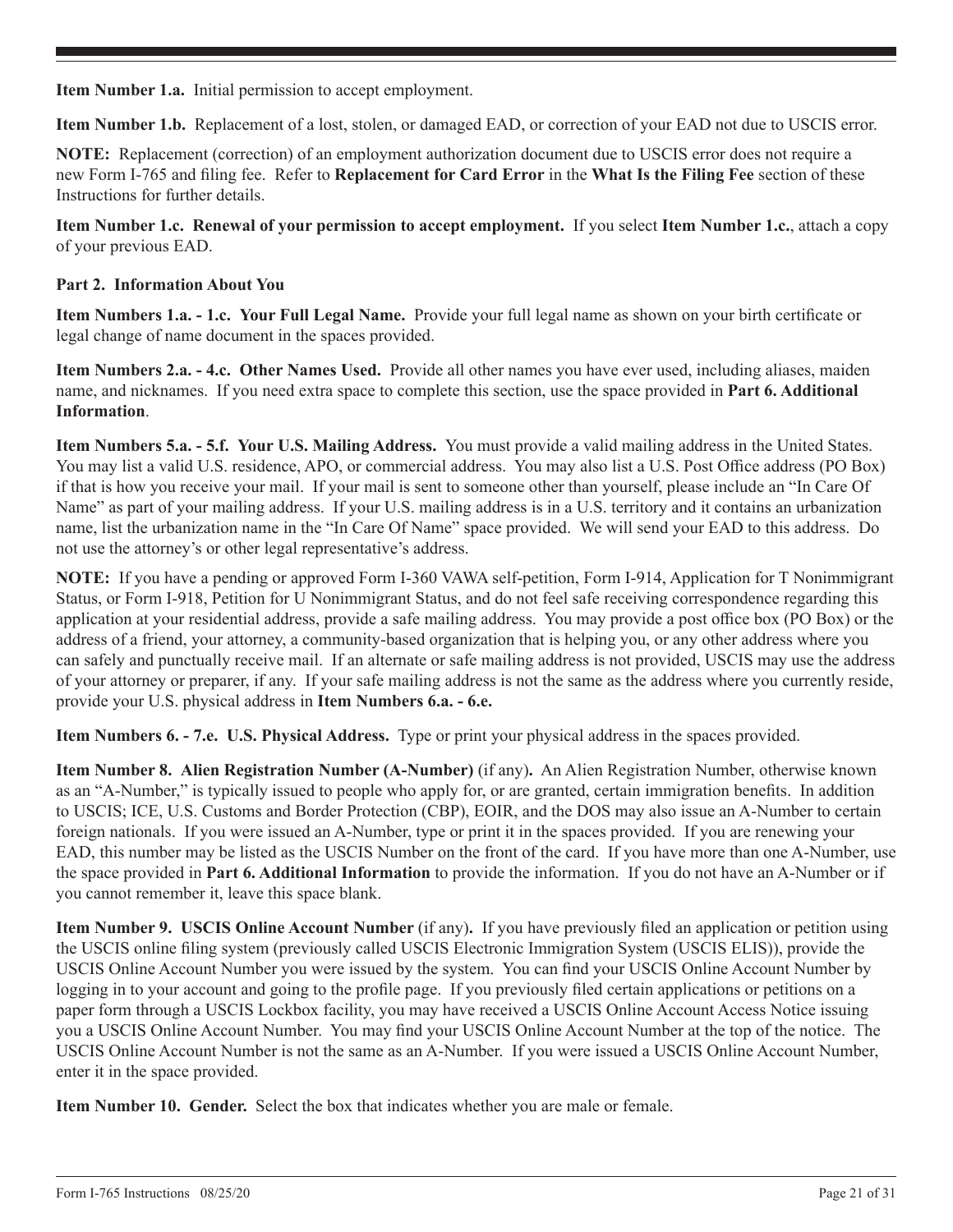**Item Number 11. Marital Status.** Select the box that describes the marital status you have on the date you file Form I-765.

**Item Numbers 12. Previous Application for Employment Authorization from USCIS.** If you have applied for employment authorization in the past, select "Yes" for **Item Number 12.** Provide copies of your previous EADs, if available.

**Item Numbers 13.a. - 17.b. Questions regarding Social Security Number (SSN). Item Number 13.a.** asks you if the Social Security Administration (SSA) has ever officially issued you a Social Security card. If the SSA ever issued a Social Security card to you in your name or a previously used name such as your maiden name, then you must enter the SSN from your card in **Item Number 13.b.**

If your request for employment authorization is approved, the SSA may assign you an SSN and issue you a Social Security card, or issue you a replacement card. If you want the SSA to assign you a Social Security number and issue you a Social Security card, or issue you a new or replacement Social Security card, then answer "Yes" to both **Item Number 14.** and **Item Number 15.** You must also provide your father's and mother's family and given names at birth in **Item Numbers 16.a. - 17.b.** SSA will use **Item Numbers 16.a. -17.b.** in issuing you a Social Security card.

You are not required to request an SSN using this application. Completing **Item Numbers 14. - 17.b.** is optional. However, you must have an SSN properly assigned in your name to work in the United States.

**NOTE:** If your employer uses E-Verify to confirm new employees' eligibility to legally work in the United States, the information you provide on Form I-9, Employment Eligibility Verification, will be compared to data in SSA and DHS databases. Employees must have an SSN in order for E-Verify to confirm their eligibility to legally work in the United States.

**Item Number 18.a. - 18.b. Country or Countries of Citizenship or Nationality.** Type or print the name of the country or countries where you are currently a citizen or national.

- **1.** If you are stateless, type or print the name of the country where you were last a citizen or national.
- **2.** If you are a citizen or national of more than one country, type or print the name of the foreign country that issued your last passport.

**Item Numbers 19.a. - 19.c. Place of Birth.** Enter the name of the city, town, or village; state or province; and country where you were born. Type or print the name of the country as it was named when you were born, even if the country's name has changed or the country no longer exists.

**Item Number 20. Date of Birth.** Enter your date of birth in mm/dd/yyyy format in the space provided. For example, type or print October 5, 1967 as 10/05/1967.

**Item Numbers 21.a. - 21.e. Form I-94 Arrival-Departure Record.** If CBP or USCIS issued you a Form I-94, Arrival-Departure Record, provide your Form I-94 number. The Form I-94 number also is known as the Departure Number on some versions of Form I-94.

**NOTE:** If you were admitted to the United States by CBP at an airport or seaport after April 30, 2013, CBP may have issued you an electronic Form I-94 instead of a paper Form I-94. You may visit the CBP website at **www.cbp.gov/i94** to obtain a paper version of an electronic Form I-94. CBP does not charge a fee for this service. Some travelers admitted to the United States at a land border, airport, or seaport, after April 30, 2013, with a passport or travel document, who were issued a paper Form I-94 by CBP, may also be able to obtain a replacement Form I-94 from the CBP website without charge. If your Form I-94 cannot be obtained from the CBP website, it may be obtained by filing Form I-102, Application for Replacement/Initial Nonimmigrant Arrival-Departure Record, with USCIS. USCIS **does** charge a fee for this service.

**Passport and Travel Document Numbers.** If you used a passport or travel document to travel to the United States, enter either the passport or travel document information in the appropriate space on the application, even if the passport or travel document is currently expired.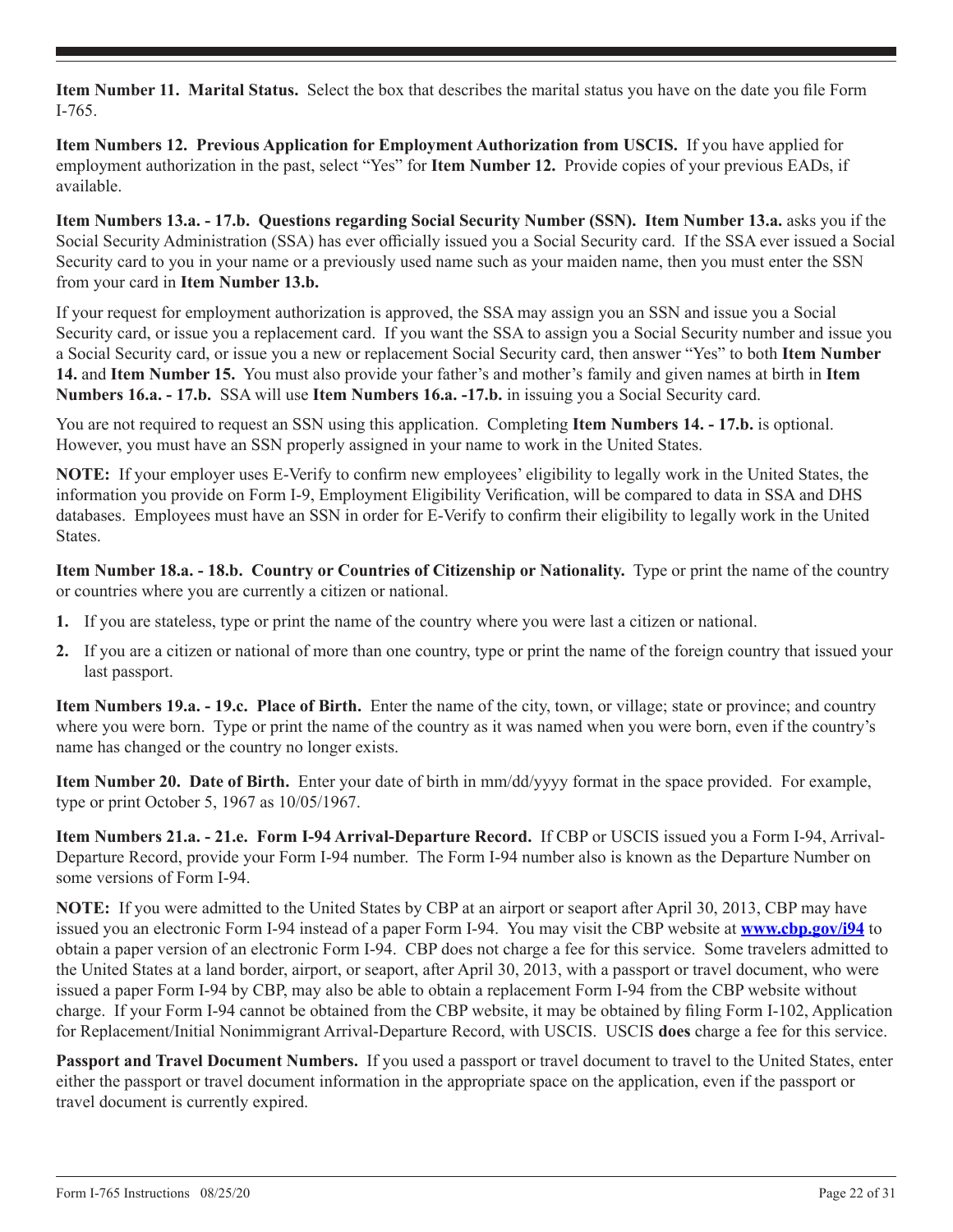**Item Number 22. Date of Your Last Arrival Into the United States, On or About.** Provide the date on which you last entered the United States in mm/dd/yyyy format.

**Item Number 23. Place of Your Last Arrival Into the United States.** Provide the location where you last entered the United States.

**Item Number 24. Immigration Status at Your Last Arrival.** Provide the letter and number that correlates with your status when you last entered the United States. For example, if you last entered the United States as a **temporary visitor for pleasure**, **B-2**, type or print "B**-**2 visitor" in the space provided.

**Item Number 25. Your Current Immigration Status or Category.** Provide your current immigration status. For example, if your current status is **student academic**, **F-1**, type or print "F**-**1 student" in the space provided.

**Item Number 26. Student and Exchange Visitor Information System (SEVIS) Number** (if any)**.** If you were issued a SEVIS number, enter it in the space provided.

**Item Number 27. Eligibility Category.** Refer to the list of the eligibility categories in the **Who May File Form I-765** section of these Instructions. Find your eligibility category, and enter it in the space provided.

**Item Numbers 28.a.** - **28.c. (c)(3)(C) STEM OPT Eligibility Category.** If you entered eligibility category **(c)(3)(C)** in **Item Number 27.**, provide your degree level and major (for example, Bachelor's degree in English), your employer's name as listed in E-Verify, your employer's E-Verify Company Identification Number, or a valid E-Verify Client Company Identification Number in the spaces provided.

**Item Number 29. (c)(26) Eligibility Category.** If you entered eligibility category (c)(26) in **Item Number 27.**, provide the receipt number of your spouse's most recent Form I-797 Notice for Form I-129, Petition for a Nonimmigrant Worker, in the space provided.

**Item Number 30. (c)(8) Eligibility Category.** If you entered the eligibility category (c)(8) in **Item Number 27.**, provide an answer to the questions:

**Item Number 30.a.** "Have you have **EVER** been arrested for and/or convicted of any crime?" If you answered "Yes" to **Item Number 30.a.**, refer to **Special Filing Instructions for Those With Pending Asylum Applications (c)(8) in the Required Documentation** section of the Instructions for information about providing court dispositions.

**Item Number 30.b. Lawful Entry.** Select "Yes" if you entered the United States lawfully through a port of entry. You **must** provide evidence of your lawful entry such as a Form I-94 or passport with entry stamp.

Select "No" if you **did not** enter the United States lawfully through a port of entry. Complete **Item Numbers 30.c.** and **30.d. - 30.g.**

**NOTE:** Your eligibility for an EAD under category (c)(8) requires that, after August 25, 2020 any entry into the United States was lawful and through a port of entry.However, in limited circumstances, you may qualify for an exception to this requirement under 8 CFR 208.7(a)(1)(iii)(F). In order for USCIS to determine whether you qualify for an exception, you must complete **Item Numbers 30.c.** and **30.d. - 30.g.**

**Item Number 30.c. Presenting yourself to the Department of Homeland Security.** Select "Yes" if you presented yourself to an officer or agent from the Department of Homeland Security (DHS) within 48 hours of your unlawful entry into the United States **and** expressed an intention to apply for asylum or expressed a fear of persecution or torture. Presenting yourself to DHS includes presenting yourself to an officer or an agent from: U.S. Customs and Border Protection, U.S. Border Patrol, U.S. Immigration and Customs Enforcement, U.S. Coast Guard, or U.S. Citizenship and Immigration Services.

Select "No" if you did not present yourself to an officer or agent from DHS within 48 hours of your unlawful entry into the United States **and** express an intention to apply for asylum or express a fear of persecution or torture.

**Item Number 30.d. Date you presented yourself to DHS.** Provide the date that you presented yourself to DHS.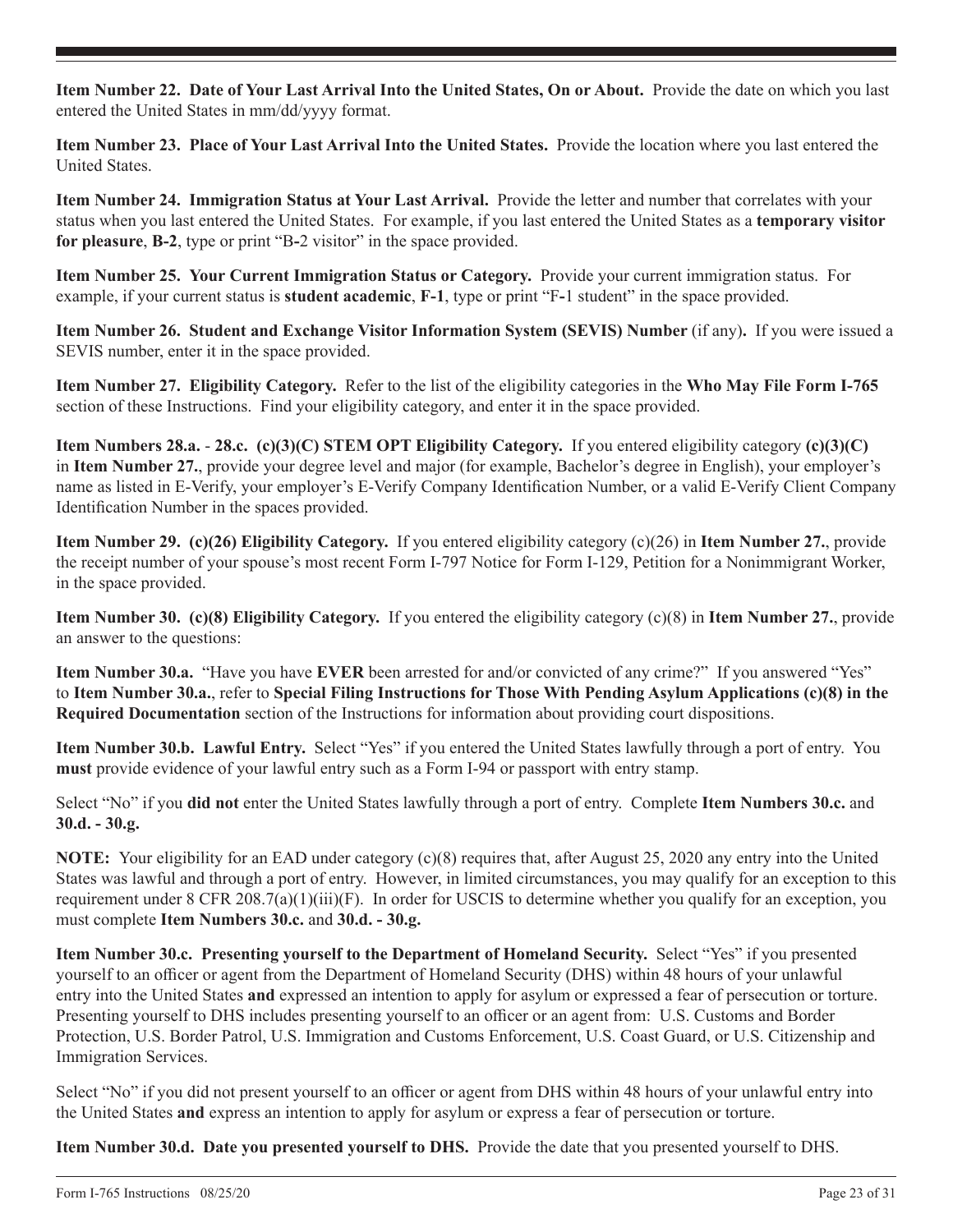**Item Number 30.e. Location where you presented yourself to DHS.** Provide the location where you presented yourself to DHS.

**Item Number 30.f. Country of claimed persecution.** Provide the name of the country from which you fear persecution or torture.

**Item Number 30.g. Explanation of why you did not enter the United States lawfully through a port of entry.** You must show good cause for failing to enter the United States lawfully at a port of entry. See 8 CFR  $208.7(a)(1)(iii)(F)$ . Examples of good cause include, but are not limited to, needing immediate medical attention or fleeing imminent serious harm. Examples that do not constitute good cause include, but are not limited to, evasion of U.S. immigration officers, circumvention of the orderly processing of asylum seekers at a U.S. port of entry, or convenience.

**Item Number 31.a. - 31.b. (c)(35) and (c)(36) Eligibility Category.** If you entered the eligibility category **(c)(35)** or **(c)(36)** in **Item Number 27.**, please provide the receipt number of your Form I-797 Notice for Form I-140 or the receipt number of your spouse's or parent's Form I-797 Notice for Form I-140. Provide an answer to the question "Have you **EVER** been arrested for and/or convicted of any crime?"

**NOTE:** If you answered "Yes" to **Item Number 31.b.**, refer to **Employment-Based Nonimmigrant Categories**, **Items 8. - 9.** in the **Who May File Form I-765** section of the Instructions for information about providing court dispositions.

## **Part 3. Applicant's Statement, Contact Information, Declaration, Certification, and Signature**

**Item Numbers 1.a. - 7.b.** Select the appropriate box to indicate whether you read this application yourself or whether you had an interpreter assist you. If someone assisted you in completing the application, select the box indicating that you used a preparer. Further, you must sign and date your application and provide your daytime telephone number, mobile telephone number (if any), and email address (if any). Every application **MUST** contain the signature of the applicant (or parent or legal guardian, if applicable). A stamped or typewritten name in place of a signature is not acceptable.

#### **Part 4. Interpreter's Contact Information, Certification, and Signature**

**Item Numbers 1.a. - 7.b.** If you used anyone as an interpreter to read the Instructions and questions on this application to you in a language in which you are fluent, the interpreter must fill out this section; provide his or her name, the name and address of his or her business or organization (if any), his or her daytime telephone number, his or her mobile telephone number (if any), and his or her email address (if any). The interpreter must sign and date the application.

# **Part 5. Contact Information, Declaration, and Signature of the Person Preparing this Application, if Other Than the Applicant**

**Item Numbers 1.a. - 8.b.** This section must contain the signature of the person who completed your application, if other than you, the applicant. If the same individual acted as your interpreter **and** your preparer, that person should complete both **Part 4.** and **Part 5.** If the person who completed this application is associated with a business or organization, that person should complete the business or organization name and address information. Anyone who helped you complete this application **MUST** sign and date the application. A stamped or typewritten name in place of a signature is not acceptable. If the person who helped you prepare your application is an attorney or accredited representative, he or she may also need to submit a completed Form G-28, Notice of Entry of Appearance as Attorney or Accredited Representative, along with your application.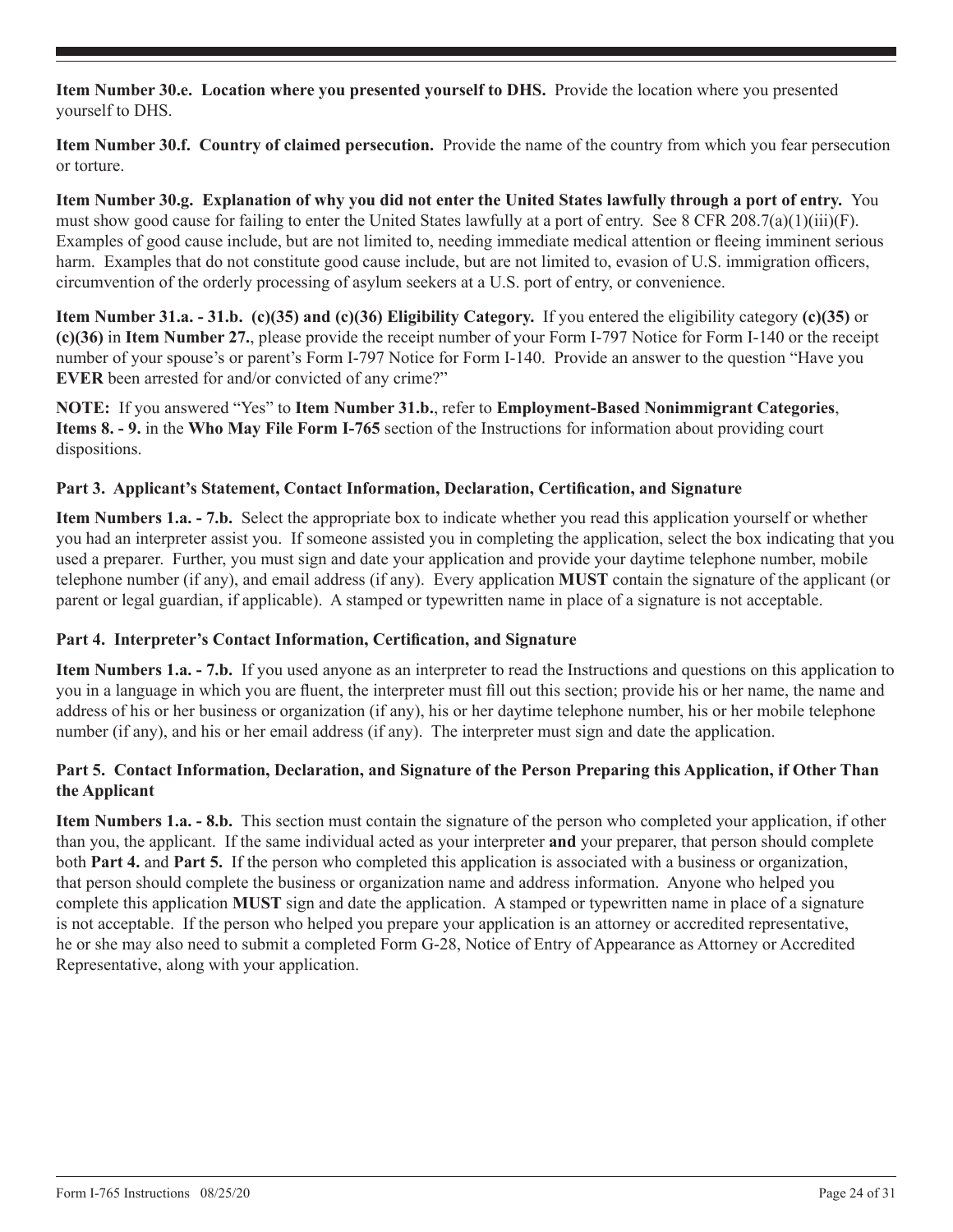#### **Part 6. Additional Information**

**Item Numbers 1.a. - 7.d.** If you need extra space to provide any additional information within this application, use the space provided in **Part 6. Additional Information**. If you need more space than what is provided in **Part 6.**, you may make copies of **Part 6.** to complete and file with your application, or attach a separate sheet of paper. Type or print your name and A-Number (if any) at the top of each sheet; indicate the **Page Number**, **Part Number**, and **Item Number** to which your answer refers; and sign and date each sheet.

## **We recommend that you print or save a copy of your completed application to review in the future and for your records.**

## **Required Documentation**

You must submit all evidence requested in these Instructions with your application. If you fail to submit required evidence, USCIS may reject or deny your application for failure to submit requested evidence or supporting documents in accordance with 8 CFR 103.2(b)(1) and these Instructions.

You must file all applications with the documents required below, the particular evidence required for each category listed in the **Who May File Form I-765** section of these Instructions, and the appropriate filing fee, if required.

If you are required to show economic necessity for your category, submit a list of your assets, income, and expenses. Provide this financial information on Form I-765WS, Form I-765 Worksheet. If you would like to provide an explanation, complete **Part 3. Explanation** of the worksheet.

Assemble the documents in the following order.

- **1.** The appropriate filing fee, if applicable. See the **What Is the Filing Fee** section of these Instructions for details.
- **2.** Your properly signed application.
- **3.** You must submit the following documents.
	- **A.** A copy of at least one of the following documents: Form I-94, Arrival-Departure Record (front and back), a printout of your electronic Form I-94 from **www.cbp.gov/i94**, passport, or other travel document. If you are filing Form I-765 under the (c)(9) category, copies of any of the above are not required.
	- **B.** A copy of your last EAD (front and back). If you were not previously issued an EAD, you must submit a copy of a government-issued identity document (such as a passport) showing your picture, name, and date of birth; a birth certificate with photo ID; a visa issued by a foreign consulate; or a national ID document with photo and/or fingerprint. The identity document photocopy must clearly show your facial features and contain your biographical information.

**NOTE:** If you are filing under the (c)(33) category, you are not required to submit additional documentation beyond what you submit with Form I-821D under **2. What documents do you need to provide to prove identity** in the **Evidence for Initial Requests Only** section of the Form I-821D Instructions.

**C.** Photographs

You **must** submit two identical color passport-style photographs of yourself taken recently. The photos must have a white to off-white background, be printed on thin paper with a glossy finish, and be unmounted and unretouched.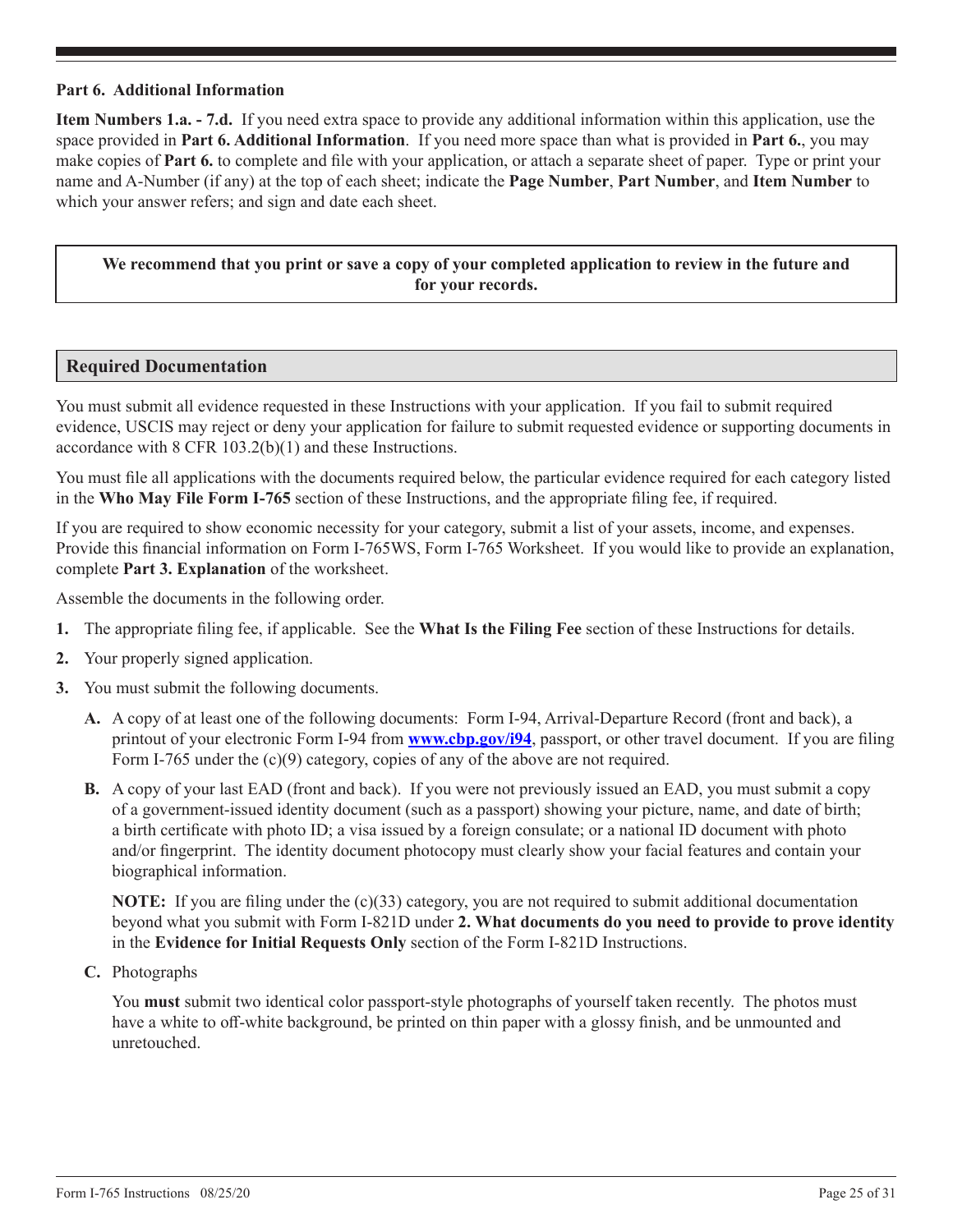The two identical passport-style photos must be 2 by 2 inches. The photos must be in color with a full face, frontal view, on a white to off-white background. Head height should measure 1 to 1 3/8 inches from the top of your hair to the bottom of your chin, and eye height is between 1 1/8 to 1 3/8 inches from the top of your eyes to the bottom of photo. Your head must be bare unless you are wearing headwear as required by a religious denomination of which you are a member. Using a pencil or felt pen, lightly print your name and A-Number (if any) on the back of the photo.

# **What Is the Filing Fee?**

The filing fee for Form I-765 is **\$410**.

**NOTE:** The filing fee is not refundable, regardless of any action USCIS takes on this application. **DO NOT MAIL CASH.** You must submit all fees in the exact amounts.

**Special Instructions for TPS Applicants.** If you are requesting an EAD as an initial TPS applicant, you must pay the Form I-765 filing fee, unless you are under 14 years of age or over 65 years of age. If you are a TPS beneficiary requesting an EAD when filing for TPS re-registration, you must pay the Form I-765 filing fee, regardless of your age.

**Special Instructions for Those With Pending Asylum Applications--(c)(8).** All applicants for an initial or renewal EAD under the (c)(8) eligibility category must submit biometrics and pay the **\$85** biometric services fee. If you fail to appear for your biometric services appointment, you may be ineligible for employment authorization.

**Special Instructions for Deferred Action for Childhood Arrivals--(c)(33).** All requestors under this category must pay the biometric services fee of **\$85**. The biometric services fee and the filing fee for this application cannot be waived.

**Special Instructions for Beneficiaries of an Approved Employment-Based Immigrant Petition--(c)(35) and Spouses or Children of a Principal Beneficiary of an Approved Immigrant Petition--(c)(36).** All applicants under these categories must submit biometrics. An additional biometric services fee of **\$85** is required for applicants 14 to 79 years of age, unless waived.

**Special Instructions for Applicants for Commonwealth of the Northern Mariana Islands (CNMI) Long-Term Resident Status--(c)(37).** All applicants under this category must pay the biometric services fee of \$85. The biometric services fee and the filing fee for the I-765 application cannot be waived.

#### **Exceptions**

**Initial EAD.** If this is your initial application and you are applying under one of the following categories, a filing fee is **not** required for:

- **1.** (a)(3) Refugee;
- **2.** (a)(4) Paroled as Refugee;
- **3.** (a)(5) Asylee;
- **4.** (a)(7) N-8 or N-9 nonimmigrant;
- **5.** (a)(8) Citizen of Micronesia, Marshall Islands, or Palau;
- **6.** (a)(10) Granted Withholding of Deportation;
- **7.** (a)(16) Victim of Severe Form of Trafficking (T-1 Nonimmigrant);
- **8.** (a)(12) or (c)(19) Temporary Protected Status if you are filing an initial TPS application and you are under 14 years of age or over 65 years of age. All applicants for TPS re-registration who want an EAD must pay the filing fee, unless granted a fee waiver;
- **9.** (a)(19) Victim of Qualifying Criminal Activity (U-1 Nonimmigrant);

**10.** (c)(1), (c)(4), or (c)(7) Dependent of certain foreign government, international organization, or NATO personnel;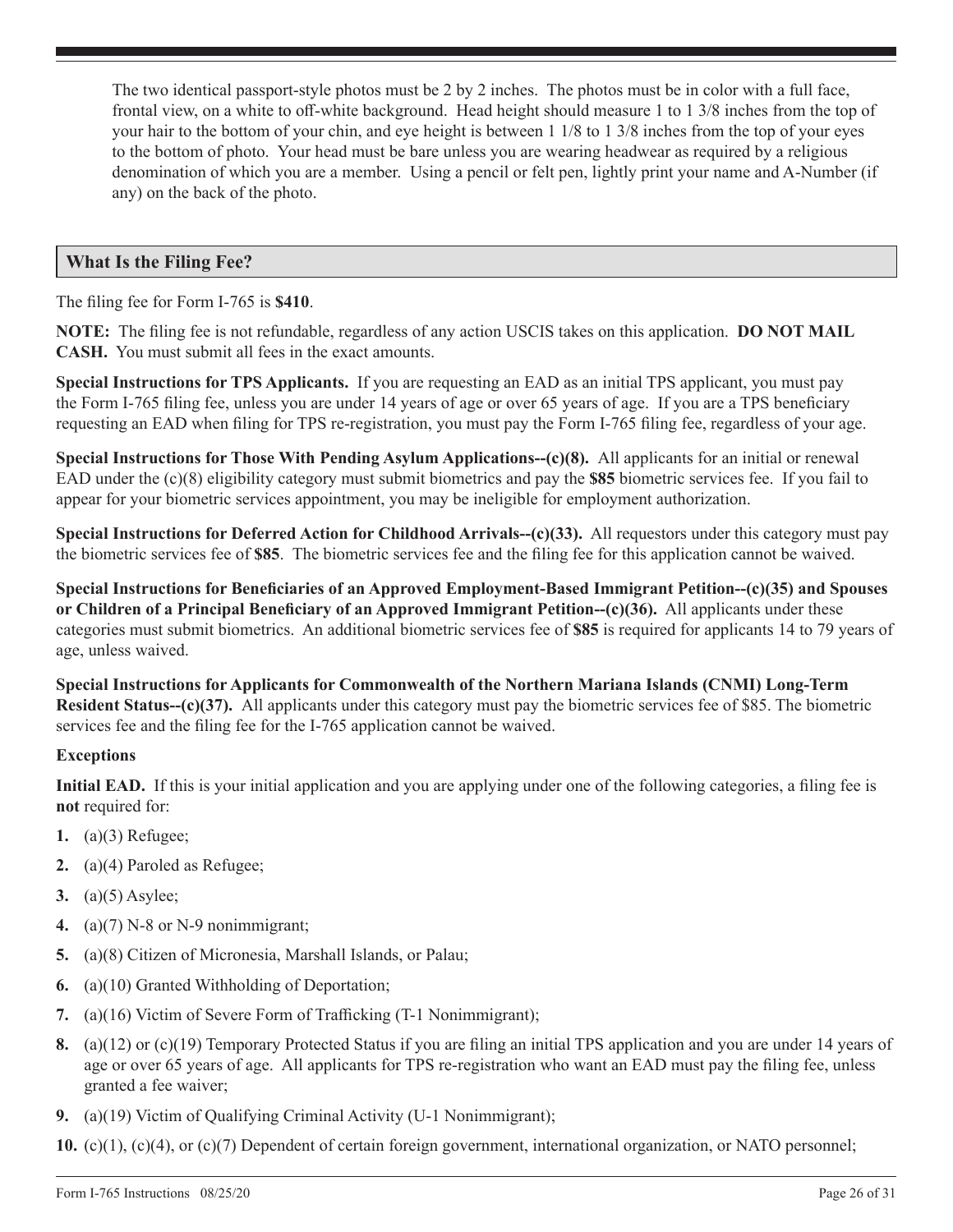- **11.** (c)(8) Applicant for Asylum and Withholding of Deportation and Removal (an applicant filing under the special ABC procedures must pay the filing fee);
- **12.** (c)(9) or (c)(16) Any current Adjustment of Status or Registry applicant who filed Form I-485 on or after July 30, 2007, and paid the appropriate Form I-485 filing fee. If you file Form I-765 separately from your Form I-485, you must also submit a copy of your Form I-797C Notice for Form I-485, as evidence of filing Form I-485 on or after July 30, 2007, and payment of the appropriate filing fee. If you did not pay the appropriate Form I-485 filing fee because your filing fee was waived or you are exempt from paying it, you must pay the Form I-765 filing fee or request that the filing fee be waived; and
- **13.** (c)(31) VAWA Self-Petitioner.

**Renewal EAD.** If this is a renewal application and you are applying under one of the following categories, a filing fee is **not** required for:

- **1.** (a)(8) Citizen of Micronesia, Marshall Islands, or Palau;
- **2.** (a)(10) Granted Withholding of Deportation;
- **3.** (c)(l), (c)(4), or (c)(7) Dependent of certain foreign government, international organization, or NATO personnel; and
- **4.** (c)(9) or (c)(16) Any current Adjustment of Status or Registry applicant who filed for adjustment of status on or after July 30, 2007, and paid the appropriate Form I-485 filing fee. If you file Form I-765 separately from your Form I-485, you must also submit a copy of your Form I-797C Notice for Form I-485, as evidence of filing Form I-485 on or after July 30, 2007, and payment of the appropriate form filing fee. If you did not pay the appropriate Form I-485 filing fee because your filing fee was waived or you are exempt from paying it, you must pay the Form I-765 filing fee or request that the filing fee be waived.

**Replacement for Lost, Stolen, or Damaged EAD.** If you are requesting a replacement EAD because your previously issued card was lost, stolen, or damaged, but has not expired, you must pay the filing fee unless you have filed for adjustment of status on or after July 30, 2007 and paid the Form I-485 filing fee. If you did not pay the Form I-485 filing fee because your filing fee was waived or you are exempt from paying it, you must pay the Form I-765 filing fee or request that the filing fee be waived. See Form I-912 at **www.uscis.gov/i-912**.

## **Replacement for Card Error**

- **1.** If the card we issued to you contains incorrect information that is not attributed to our error, you must submit a new Form I-765 and filing fee, unless you have a pending Form I-485 and paid the Form I-485 filing fee. If you did not pay the appropriate Form I-485 filing fee because your filing fee was waived or you are exempt from paying it, you must pay the Form I-765 filing fee or request that the filing fee be waived. You must include the card containing the error when you submit the new Form I-765.
- **2.** If the card we issued to you contains incorrect information that is attributed to our error, you do not need to file a new Form I-765 and filing fee. Instead, you must submit a letter explaining the error, along with the card containing the error to the service center or National Benefits Center that approved your last Form I-765.

## **Payments by Check or Money Order**

## **Use the following guidelines when you prepare your check or money order for the Form I-765 filing fee:**

- **1.** The check or money order must be drawn on a bank or other financial institution located in the United States and must be payable in U.S. currency; **and**
- **2.** Make the check or money order payable to **U.S. Department of Homeland Security.**

**NOTE:** Spell out U.S. Department of Homeland Security; do not use the initials "USDHS" or "DHS."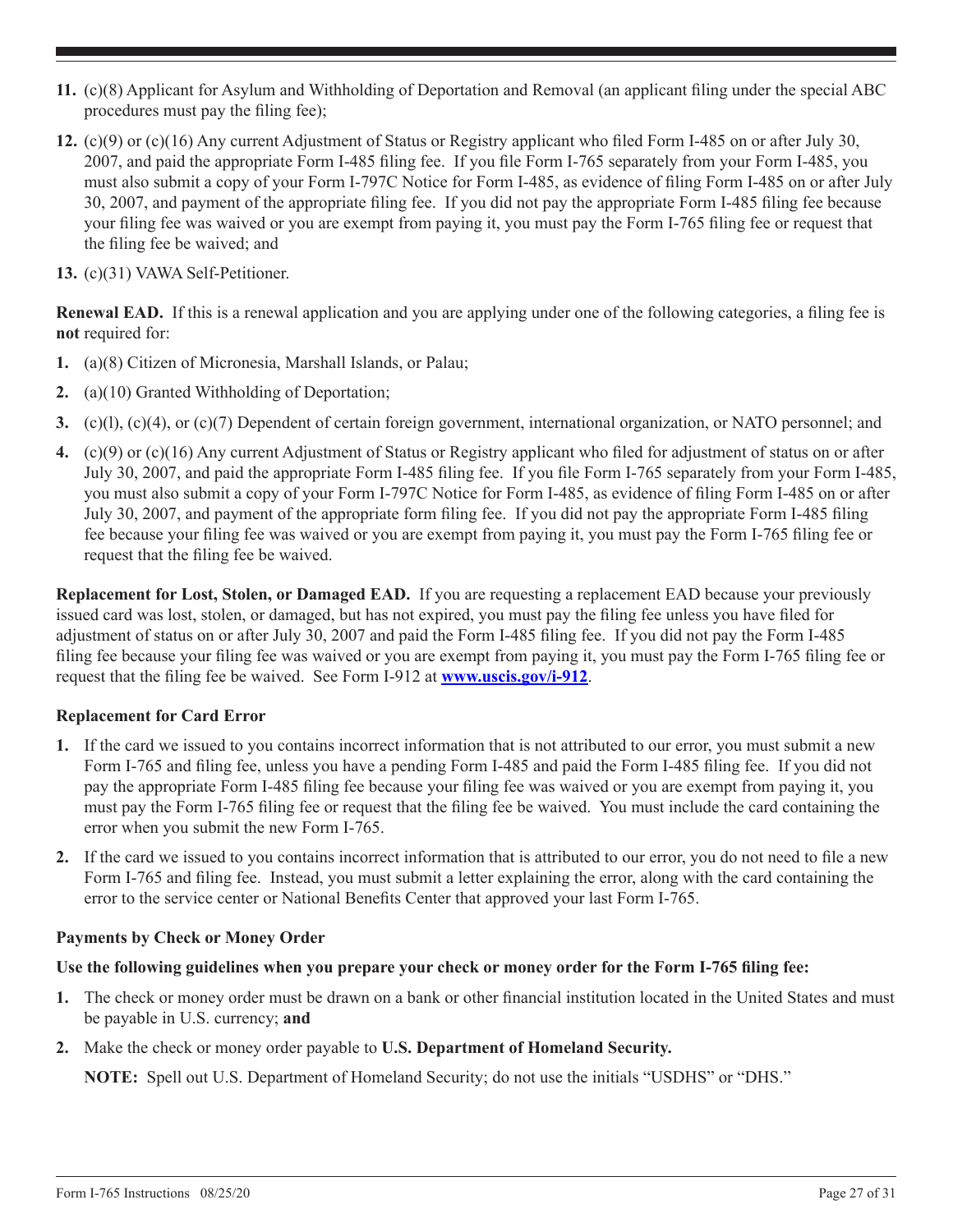**NOTE:** If you filed Form I-485 on or after July 30, 2007, and you paid the appropriate Form I-485 filing fee, no filing fee is required to request employment authorization on Form I-765. You may file Form I-765 with Form I-485, or you may submit Form I-765 at a later date. If you file Form I-765 separately, you must also submit a copy of your Form I-797C Notice as evidence of filing Form I-485 on or after July 30, 2007 and paying the filing fee.

If you did not pay the appropriate Form I-485 filing fee because your filing fee was waived or you are exempt from paying it, you must pay the Form I-765 filing fee or request that the filing fee be waived.

**Notice to Those Paying by Check.** If you send USCIS a check, we will convert it into an electronic funds transfer (EFT). This means we will copy your check and use the account information on it to electronically debit your account for the amount of the check. The debit from your account will usually take 24 hours and your bank will show it on your regular account statement.

You will not receive your original check back. We will destroy your original check, but will keep a copy of it. If USCIS cannot process the EFT for technical reasons, you authorize us to process the copy in place of your original check. If your check is returned as unpayable, we will re-submit the payment to the financial institution one time. If the check is returned as unpayable a second time, we will reject your application and charge you a returned check fee.

## **Payments by Credit Card**

If you are filing your form at a USCIS Lockbox facility, you can pay your filing fee and biometric services fee (if applicable) using a credit card. Please see Form G-1450, Authorization for Credit Card Transactions, at **www.uscis.gov/G-1450** for more information.

#### **How To Check If the Fees Are Correct**

Form I-765's filing fee is current as of the edition date in the lower left corner of this page. However, because USCIS fees change periodically, you can verify that the fee is correct by following one of the steps below.

- **1.** Visit the USCIS website at **www.uscis.gov**, select "FORMS," and check the appropriate fee; or
- **2.** Call the USCIS National Customer Service Center at **1-800-375-5283** and ask for fee information. For TTY (deaf or hard of hearing) call: **1-800-767-1833**.

#### **Fee Waiver**

You may be eligible for a fee waiver under 8 CFR 103.7(c). If you believe you are eligible for a fee waiver, complete Form I-912, Request for Fee Waiver (or a written request), and submit it and any required evidence of your inability to pay the filing fee with this application. You can review the fee waiver guidance at **www.uscis.gov/feewaiver**.

## **Where to File?**

Please see our website at **www.uscis.gov/I-765** or call our National Customer Service Center at **1-800-375-5283** for the most current information about where to file this application. For TTY (deaf or hard of hearing) call: **1-800-767-1833**.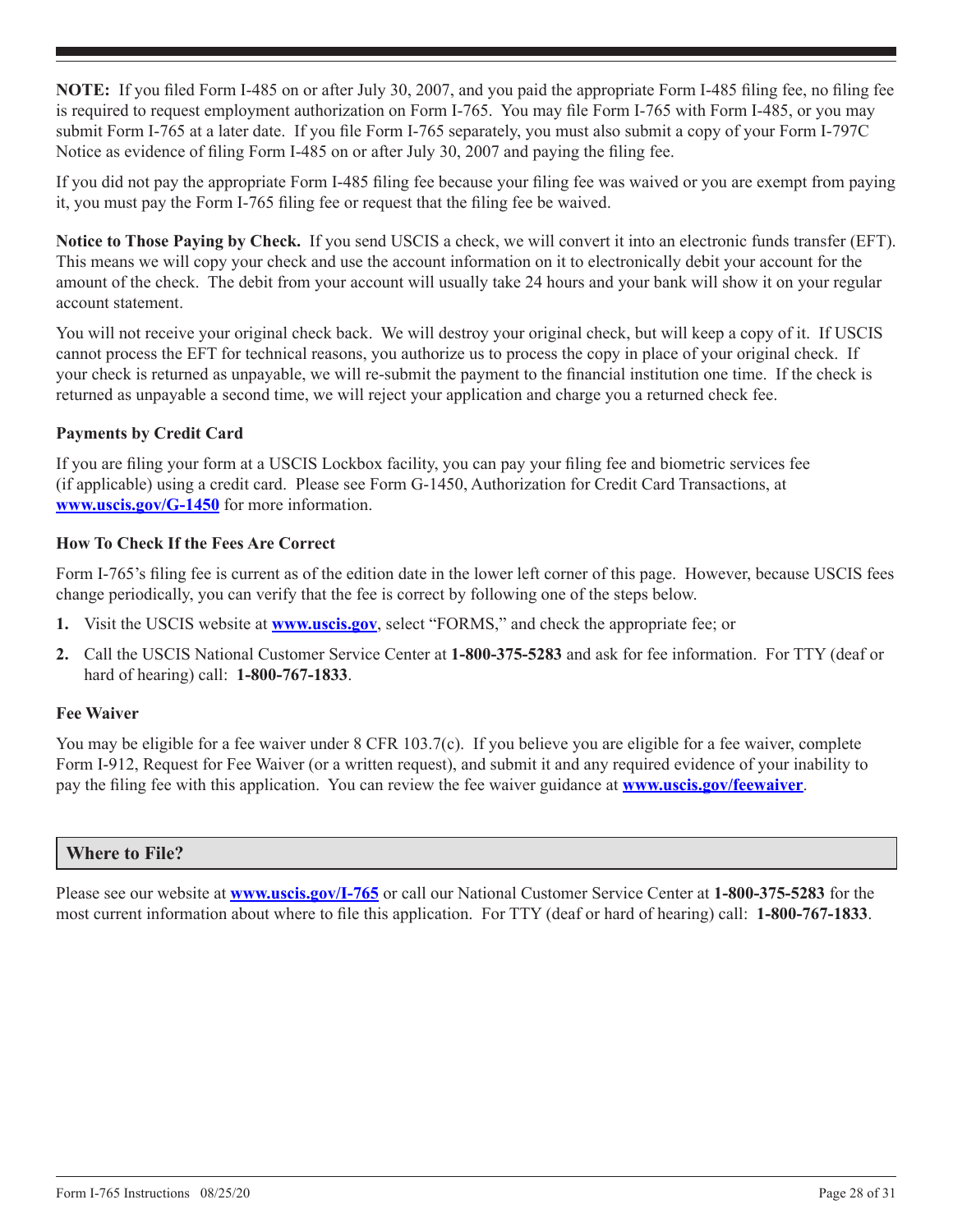If you are requesting an EAD as an initial TPS applicant or a TPS beneficiary, see the Form I-821 Instructions and the most recent Federal Register notice regarding a TPS designation, re-designation, or extension for your country for additional guidance and filing location. You can find information on countries designated for TPS on our website at **www.uscis.gov/tps**.

#### **Address Change**

An applicant who is not a U.S. citizen must notify USCIS of his or her new address within 10 days of moving from his or her previous residence. For information on filing a change of address, go to the USCIS website at **www.uscis.gov/addresschange** or contact the USCIS National Customer Service Center at **1-800-375-5283**. For TTY (deaf or hard of hearing) call: **1-800-767-1833**.

**NOTE:** Do not submit a change of address request to the USCIS Lockbox facilities because the Lockbox does not process change of address requests.

#### **Processing Information**

You must have a United States address to file this application.

**Initial processing.** Once USCIS accepts your application, we will check it for completeness. If you do not completely fill out this application, you will not establish a basis for your eligibility and USCIS may reject or deny your application.

**Requests for More Information.** USCIS may request that you provide more information or evidence to support your application. We may also request that you provide the originals of any copies you submit. If we request an original document from you, it will be returned to you after USCIS determines it no longer needs your original.

**Requests for Interview.** We may request that you appear at a USCIS office for an interview based on your application. At the time of any interview or other appearance at a USCIS office, we may require that you provide your biometrics to verify your identity and/or update background and security checks.

**Decision.** The decision on Form I-765 involves a determination of whether you have established eligibility for the immigration benefit you are seeking. USCIS will notify you of the decision in writing.

**Approval.** If your application is approved, we will either mail your EAD to you or we may require you to visit your local USCIS office to pick it up.

**Denial.** If USCIS cannot approve your application, you will receive a written notice explaining the basis of your denial.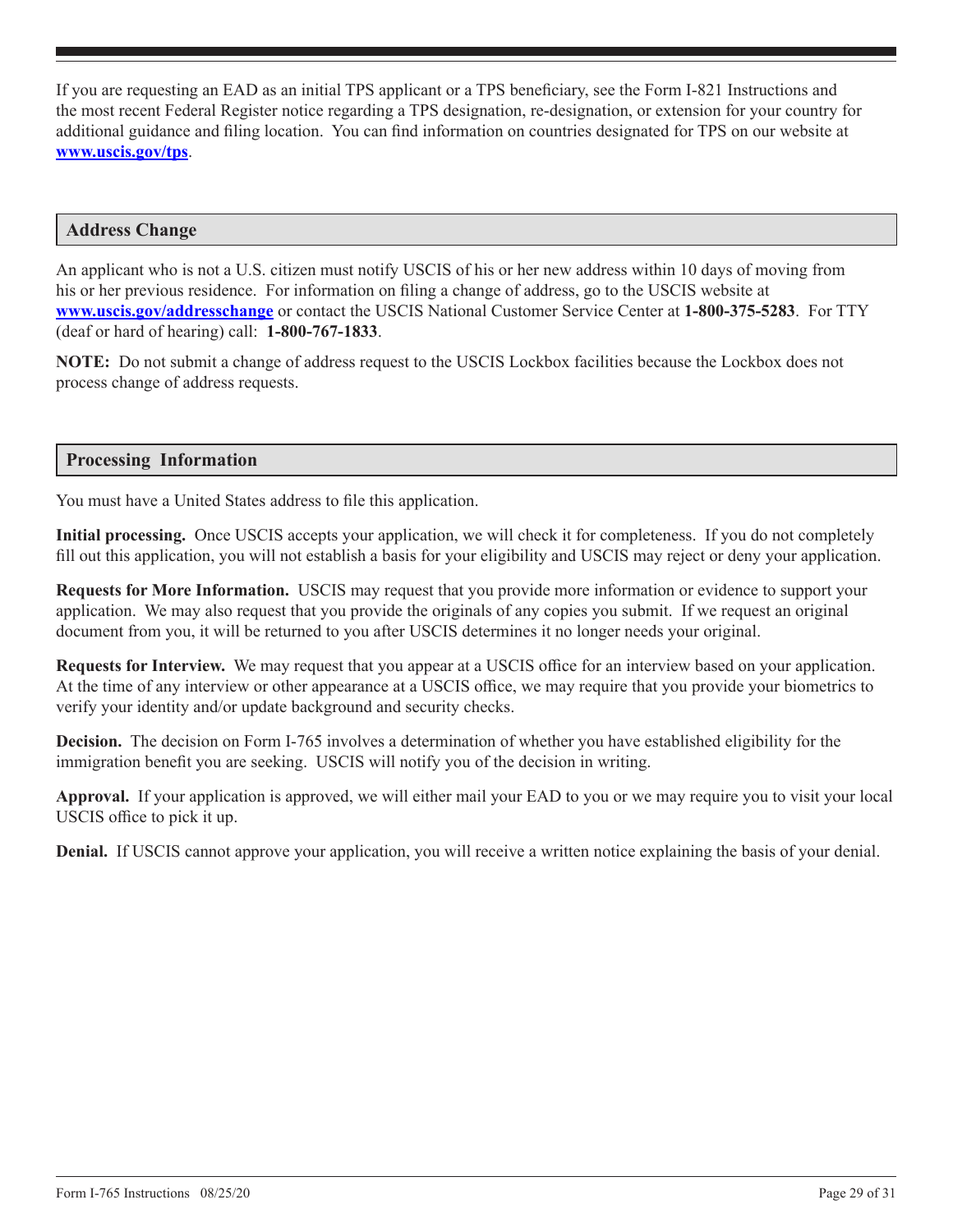# **USCIS Forms and Information**

To ensure you are using the latest version of this application, visit the USCIS website at **www.uscis.gov** where you can obtain the latest USCIS forms and immigration-related information. The USCIS Contact Center provides information in English and Spanish. For TTY (deaf or hard of hearing) call: **1-800-767-1833**.

Instead of waiting in line for assistance at your local USCIS office, you can schedule an appointment online at **www.uscis.gov**. Select "Make an Appointment" and follow the screen prompts to set up your appointment. Once you finish scheduling an appointment, the system will generate an appointment notice for you.

## **Penalties**

If you knowingly and willfully falsify or conceal a material fact or submit a false document with your Form I-765, we will deny your Form I-765 and may deny any other immigration benefit. In addition, you will face severe penalties provided by law and may be subject to criminal prosecution.

# **SSA Privacy Act Statement**

Sections 205(c) and 702 of the Social Security Act authorizes SSA to collect information to assign you an SSN and issue a Social Security card. The information you furnish on this application is voluntary. However, failure to provide the requested information may prevent SSA from issuing you an SSN and Social Security card. SSA will maintain the information used to assign you an SSN and issue you a Social Security card in SSA's system of records [Master Files of Social Security Number (SSN) Holders and SSN Applications, 60-0058]. Complete lists of approved routine uses for the information used to assign you an SSN and issue you a Social Security card are available in the System of Records Notice 60-0058, available at **www.ssa.gov**.

## **DHS Privacy Notice**

**AUTHORITIES:** The information requested on this application, and the associated evidence, is collected under the Immigration and Nationality Act, 8 U.S.C. section 1324a, and 8 CFR 274a.13.

**PURPOSE:** The primary purpose for providing the requested information on this application is to determine eligibility for certain aliens who are temporarily in the United States requesting an Employment Authorization Document. DHS uses the information you provide to grant or deny the benefit you are seeking.

**DISCLOSURE:** The information you provide is voluntary. However, failure to provide the requested information, including your Social Security number, and any requested evidence may delay a final decision or result in the denial of your application.